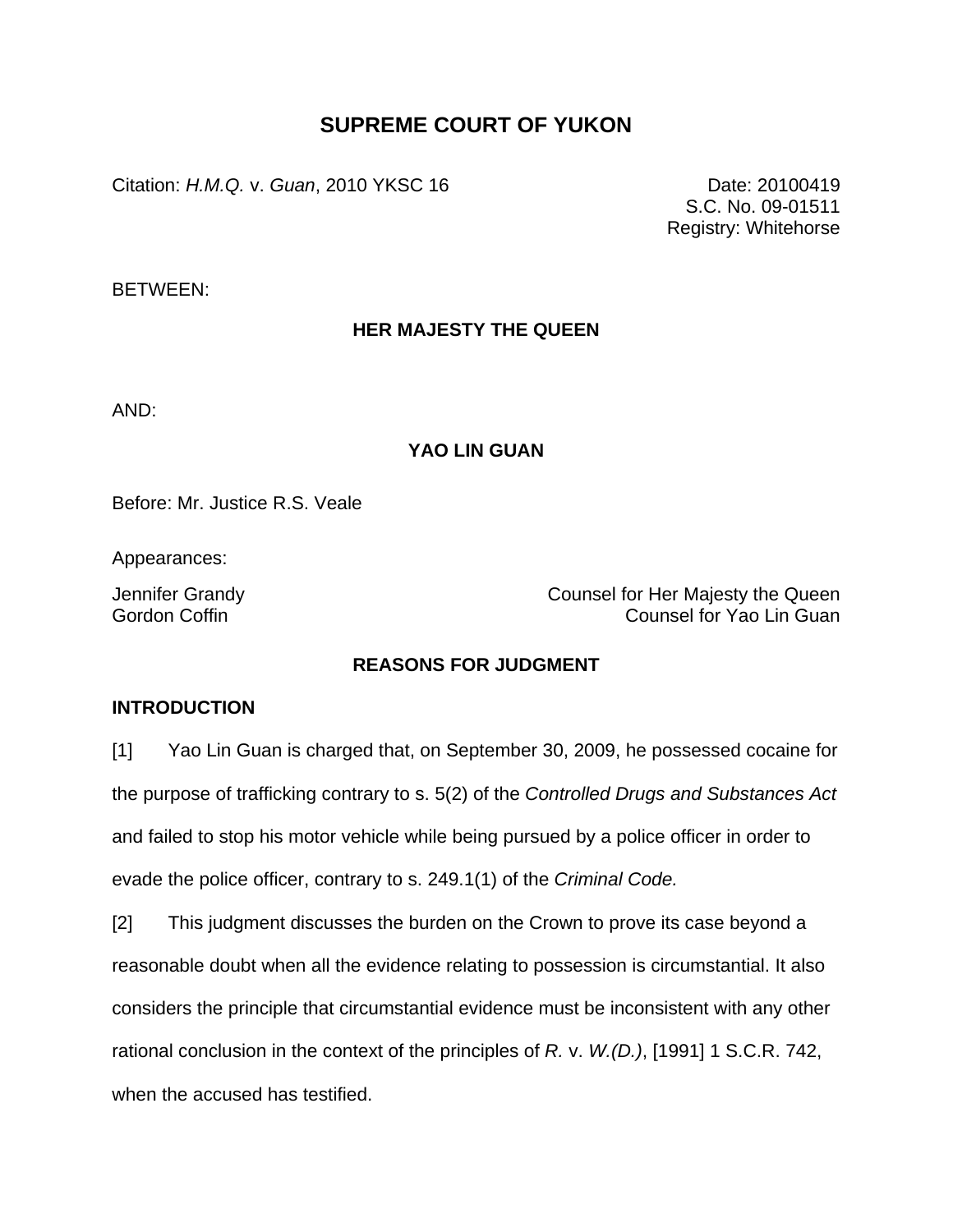#### **THE EVIDENCE**

[3] Corporal Jerry Walker ("Cpl. Walker") has been an RCMP officer for eight and one half years. From December 2003 to April 2009, he worked in the drug section, initially in Prince George, British Columbia, and then Whitehorse, Yukon. He is presently attached to the crime reduction unit in Whitehorse that targets prolific offenders. He has investigated in excess of 100 cocaine trafficking cases.

[4] On September 29, 2009, at about 7:15 p.m., Cpl. Walker was on his way home from work and stopped at the Tags gas station ("Tags") on  $4<sup>th</sup>$  Avenue in Whitehorse  $(4<sup>th</sup>$  Avenue"). He was at the set of pumps closest to  $4<sup>th</sup>$  Avenue, but on the store side of the pumps as opposed to the street side. His vehicle was facing north in the direction of the McDonald's ("McDonald's") fast food restaurant next door to Tags. He observed a male person at the phone booth outside of McDonald's hanging up the phone, then waiting around and watching for someone. His curiosity was piqued as it looked like a drug sale. He then observed a Toyota Matrix ("Toyota") coming in a southerly direction along  $4<sup>th</sup>$  Avenue. The Toyota turned left into the Tags parking lot and proceeded past Cpl. Walker on the street side of the gas pumps, into the McDonald's parking lot, and pulled up beside the male person that Cpl. Walker observed. When the Toyota passed him at the gas pumps, Cpl. Walker identified the person in the passenger seat to be the accused, Mr. Guan. The male person walked to the passenger side of the Toyota and put his hand into the vehicle. The person in the passenger side handed something back, the two shook hands and the Toyota drove away. Cpl. Walker did not see what was exchanged, however he considered it to be a drug deal. He testified that the area was commonly used for drug deals.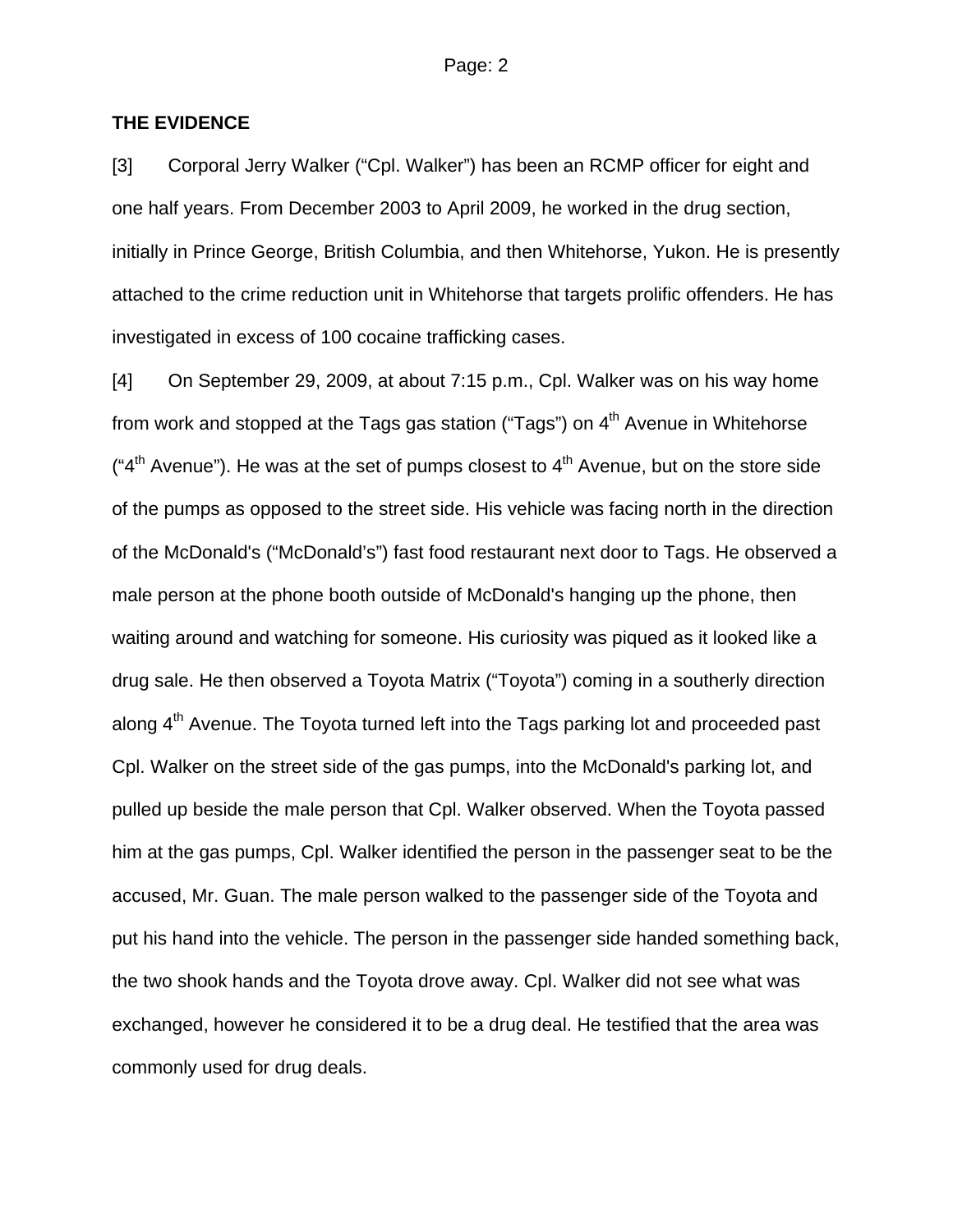[5] Cpl. Walker wrote the licence plate number of the Toyota, ETZ 63, on a piece of paper. He described the Toyota as a grey charcoal colour hatchback. The next morning on September 30, 2009, Cpl. Walker ran the licence plate number and learned that the vehicle was registered to Yao Lin Guan, at 312 Alexander St., Whitehorse, Yukon. Cpl. Walker was on the day shift that morning and drove past 312 Alexander St. He observed the same Toyota that he had seen the previous evening parked on the street in front of the residence at 312 Alexander St.

[6] Cpl. Walker went about his business, but later that morning when he was driving along 4<sup>th</sup> Avenue near Alexander St., he observed the Toyota backing out of 312 Alexander and driving up to  $4<sup>th</sup>$  Avenue. The driver appeared to be the same man that was in the passenger seat on the previous evening. Cpl. Walker followed the vehicle in a northerly direction on 4<sup>th</sup> Avenue, approximately four vehicles behind. When the Toyota reached the intersection of 4<sup>th</sup> Avenue and Chilkoot Way, Cpl. Walker observed it turn right into a shopping centre area. The intersection of  $4<sup>th</sup>$  Avenue and Chilkoot Way has a traffic light. Cpl. Walker drove past the intersection and turned right on a road way leading to the Canadian Tire store. He did not observe anything on the latter road. He saw the Toyota turn left from Chilkoot Way towards the Canadian Tire store, pass in front of the Canadian Tire store and then return in the direction of Chilkoot Way and stop near a group of stores best described as a strip mall. The Toyota parked but the driver did not get out. Cpl. Walker observed Mr. Guan looking around as though he was looking for somebody. Cpl. Walker considered this to be strange behaviour. Cpl. Walker was in full uniform with a marked police car. He drove past the Toyota and identified the driver as the same person that he saw the previous evening in the passenger seat of the Toyota. Cpl. Walker said that he looked directly at Mr. Guan and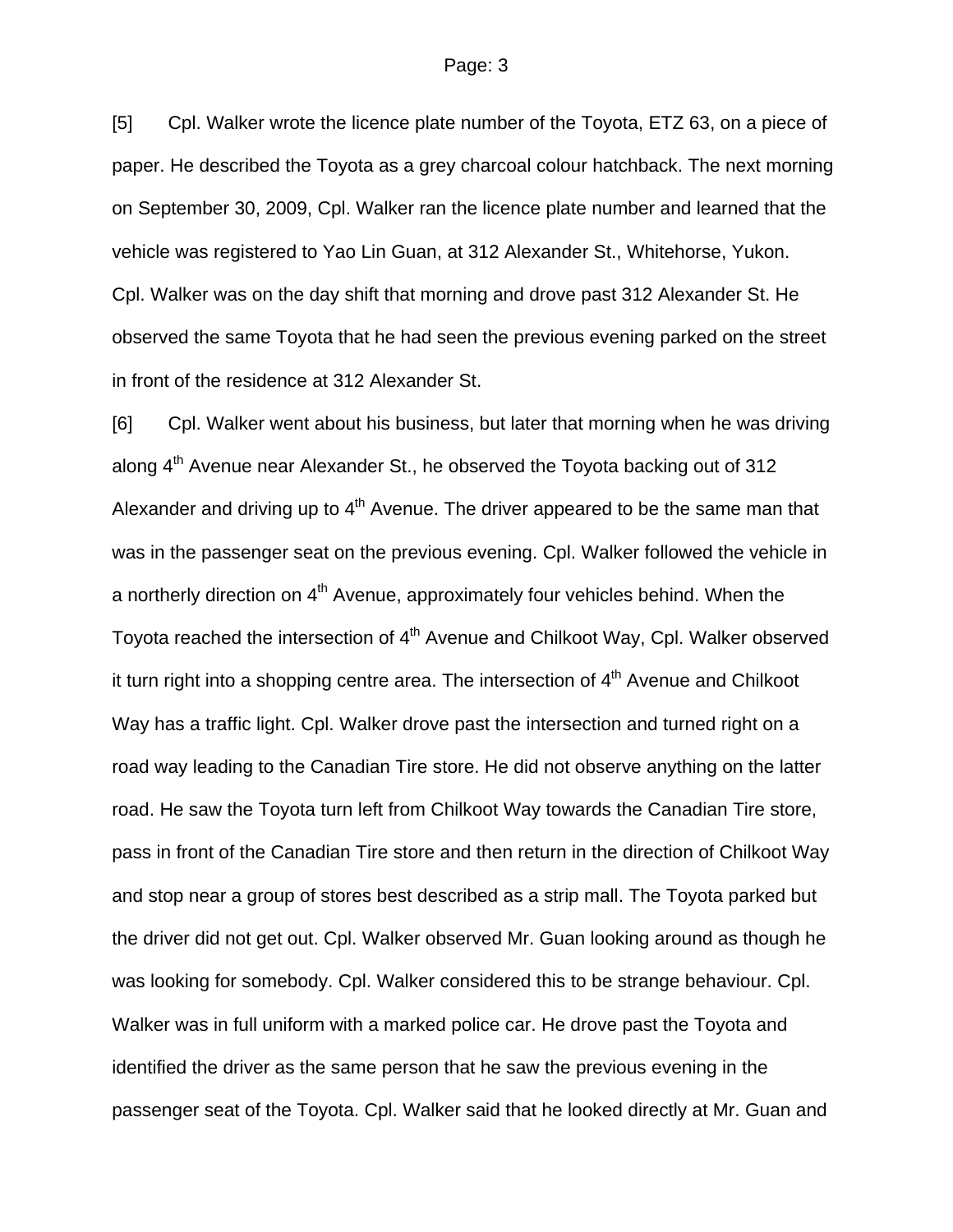they made eye contact. At this point, the accused drove the Toyota onto the road leading towards Chilkoot Way. Cpl. Walker turned the police vehicle around and followed the Toyota. When the accused drove through the stop sign at the Chilkoot Way without stopping, Cpl. Walker activated his siren and flashers and pursued Mr. Guan. There was plenty of space for Mr. Guan to stop on Chilkoot Way or pull into Mark's Work Warehouse.

[7] Cpl. Walker said that Mr. Guan did not stop but slowed down and then sped up to the intersection of  $4<sup>th</sup>$  Avenue and Chilkoot Way, where he turned right, going through a red traffic light without stopping. Cpl. Walker pursued Mr. Guan proceeding up Two Mile Hill, passing the road where Cpl. Walker had previously entered the shopping centre near the Canadian Tire store. Cpl. Walker said that Mr. Guan's speed was not excessive, but he sped up, slowed down and sped up again. He observed that Mr. Guan appeared to be fumbling to the left side of his body and he observed his right shoulder reach to the left. Cpl. Walker could not see his hands. As Mr. Guan was not stopping his vehicle, Cpl. Walker pulled up beside him and yelled at him to pull over. Cpl. Walker had his passenger window down and he could see that the driver and passenger windows of Mr. Guan's vehicle were open. Cpl. Walker observed that Mr. Guan reached to the passenger side of the vehicle as Mr. Guan pulled his vehicle ahead again. However, as Mr. Guan was not pulling over, Cpl. Walker pulled up and passed Mr. Guan's vehicle and drove in front of him, forcing Mr. Guan to stop. The two vehicles stopped a short distance up Two Mile Hill.

[8] Cpl. Walker got out of his vehicle and went to the driver's side of Mr. Guan's vehicle. He noticed that the passenger window of Mr. Guan's vehicle was up and opened only a couple of inches. Cpl. Walker advised Mr. Guan that he was under arrest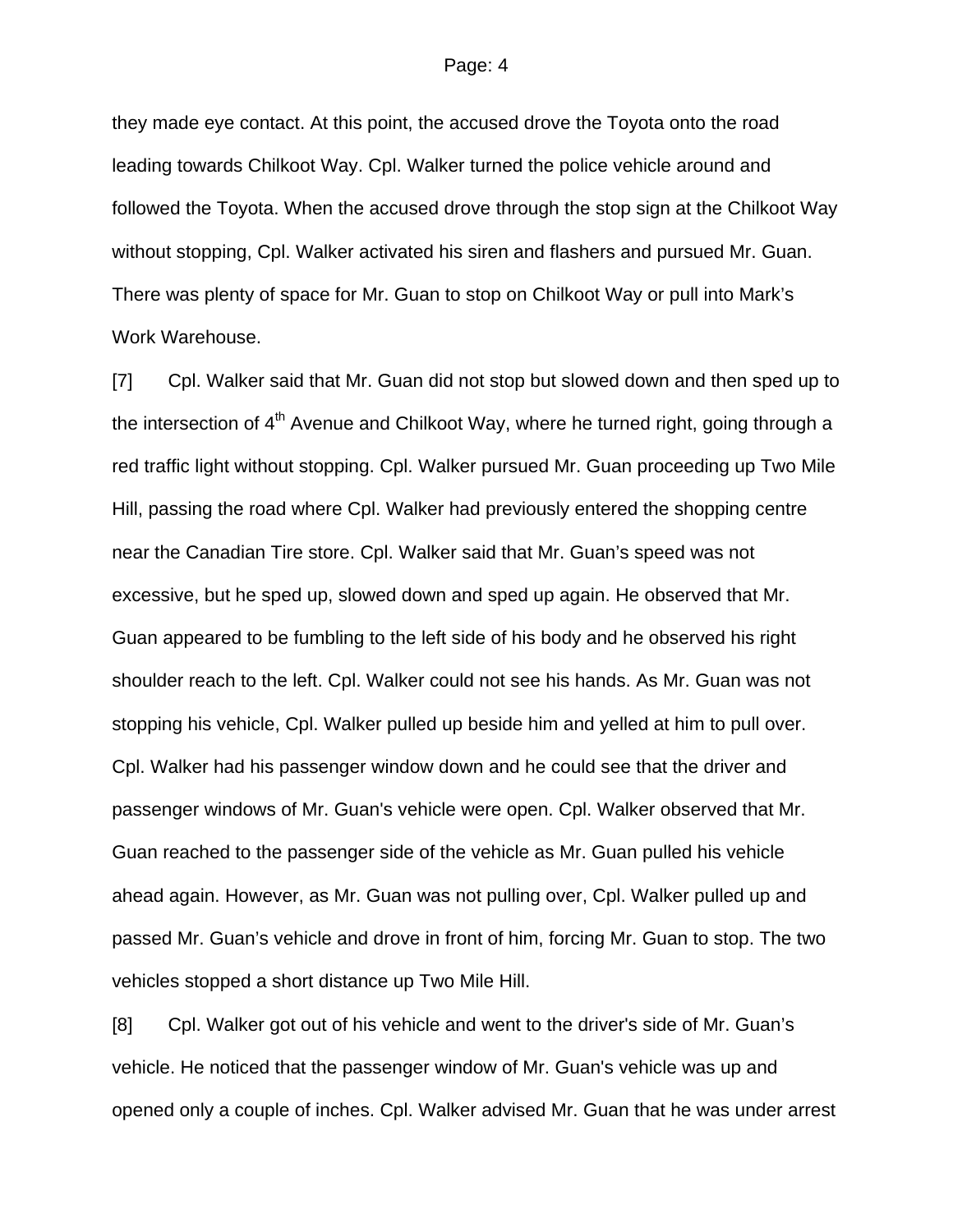for flight from a peace officer. Mr. Guan was placed in handcuffs. He did not appear to understand Cpl. Walker. Mr. Guan said "no English". Cpl. Walker searched Mr. Guan's vehicle subsequent to his arrest and found a cellular telephone, and three separate sums of cash in different pockets, one with \$300, the other with \$60 and the third one with \$5. Cpl. Walker stated that one of the sums of money may have been in a big wallet or man purse.

[9] Corporal Pelletier ("Cpl. Pelletier") was called to the scene to assist. Based upon Cpl. Walker's observation of Mr. Guan not stopping his vehicle, having his passenger window open and fumbling in the vehicle, Corporal Rod Hamilton ("Cpl. Hamilton"), the dog handler, was called in to see if a search of the area would indicate drugs.

[10] As Mr. Guan was a person of Chinese ancestry and indicated that he did not speak English, Cpl. Walker took Mr. Guan to the R.C.M.P. detachment to get an interpreter for Mr. Guan.

[11] Cpl. Hamilton, as directed by Cpl. Walker, started to search with his dog from the area where Mr. Guan's vehicle was pulled over in a southerly direction towards the intersection of Chilkoot Way and 4<sup>th</sup> Avenue. When Cpl. Hamilton reached the roadway that led into the Canadian Tire store, he spotted a clear tied up baggy on the pavement. He brought his dog over to sniff it. When the dog sniffed it, he sat down, indicating that it was a drug. Cpl. Hamilton described the baggie as clean with no tire or crush marks. He described it as a clear small Ziploc bag tied off with a white substance inside. Cpl. Hamilton called Cpl. Pelletier and the plastic baggie was seized. Cpl. Hamilton indicated the time as approximately 12:14 p.m. There was a moderate traffic flow so that quite a few cars passed the area.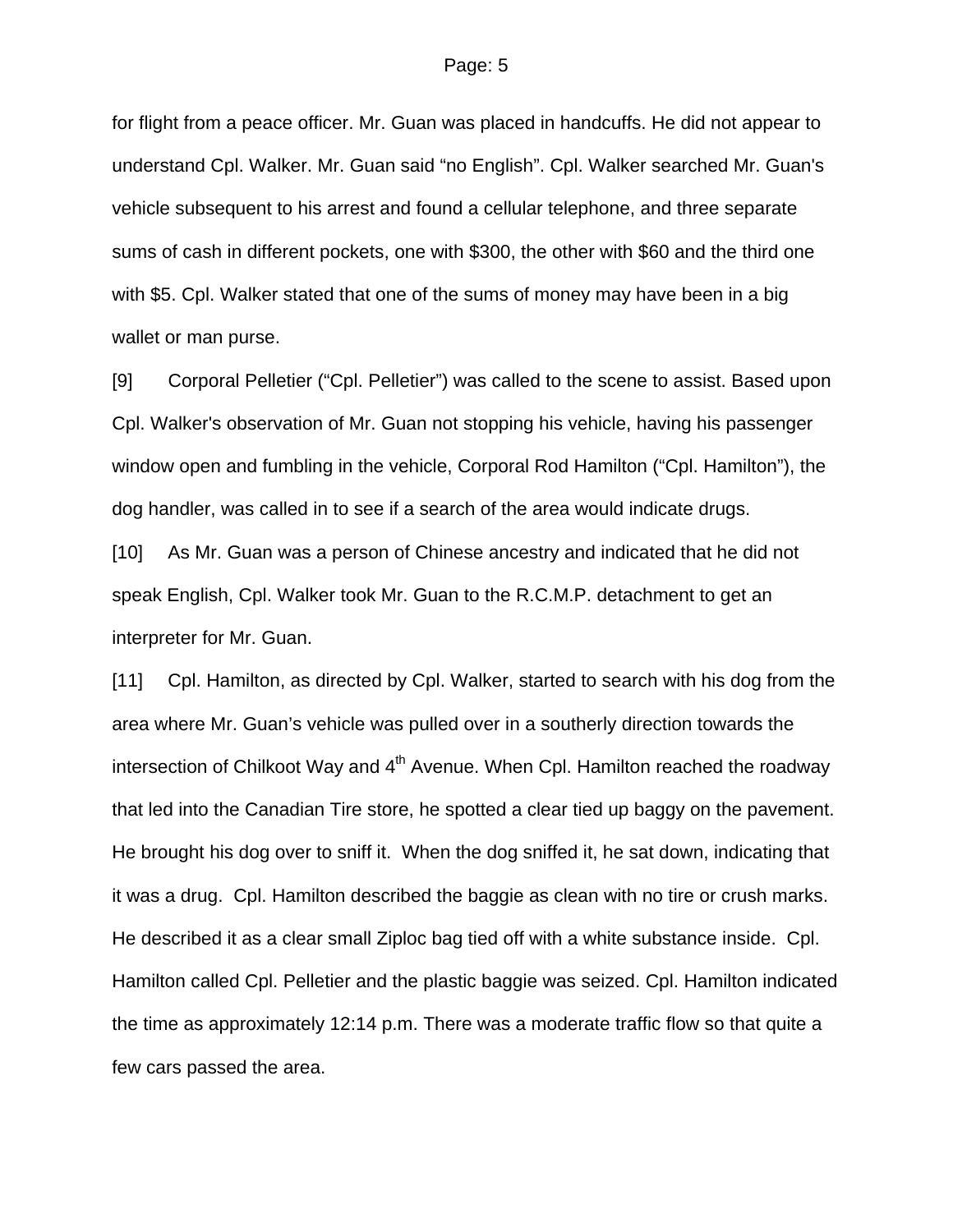[12] The baggy contained seven spit balls of cocaine, individually wrapped, weighing respectively 1.84 g, 1.00 g, 1.84 g, 1.66 g, 1.055 g, 1.925 g. and 2.01 g.

[13] In cross-examination, Cpl. Walker indicated that it was still daylight on September 29, 2009, similar to an overcast day, when he observed Mr. Guan at Tags. He indicated that he was at the gas pumps for approximately five minutes. He estimated his distance from McDonald's to be six car lengths. When the Toyota passed him at the gas pumps, he did not see the driver. Cpl. Walker said that he did not try to arrest anyone as he was on his way home. He called dispatch, but they were busy. He had never seen the passenger before and his observation of him was a few seconds.

[14] When he forced Mr. Guan to stop on the following day, Mr. Guan had a blank look, indicating that he did not understand English. Mr. Guan said "no English" and spoke no other English words. Cpl. Walker said that he did not see anything thrown out the window while he was following Mr. Guan.

[15] In a *voir dire*, Cpl. Walker testified about a telephone call received on the cellular telephone seized from Mr. Guan. At 5:02 p.m. on September 30, 2009, Cpl. Walker answered, and wrote down the following conversation:

| "Walker | Hello.                  |
|---------|-------------------------|
| Caller  | Hey.                    |
| Walker  | Hey.                    |
| Caller  | It's Shane.             |
| Walker  | Hey.                    |
| Caller  | Can you do McDonald's?  |
| Walker  | Yeah, what do you need? |
| Caller  | Three.                  |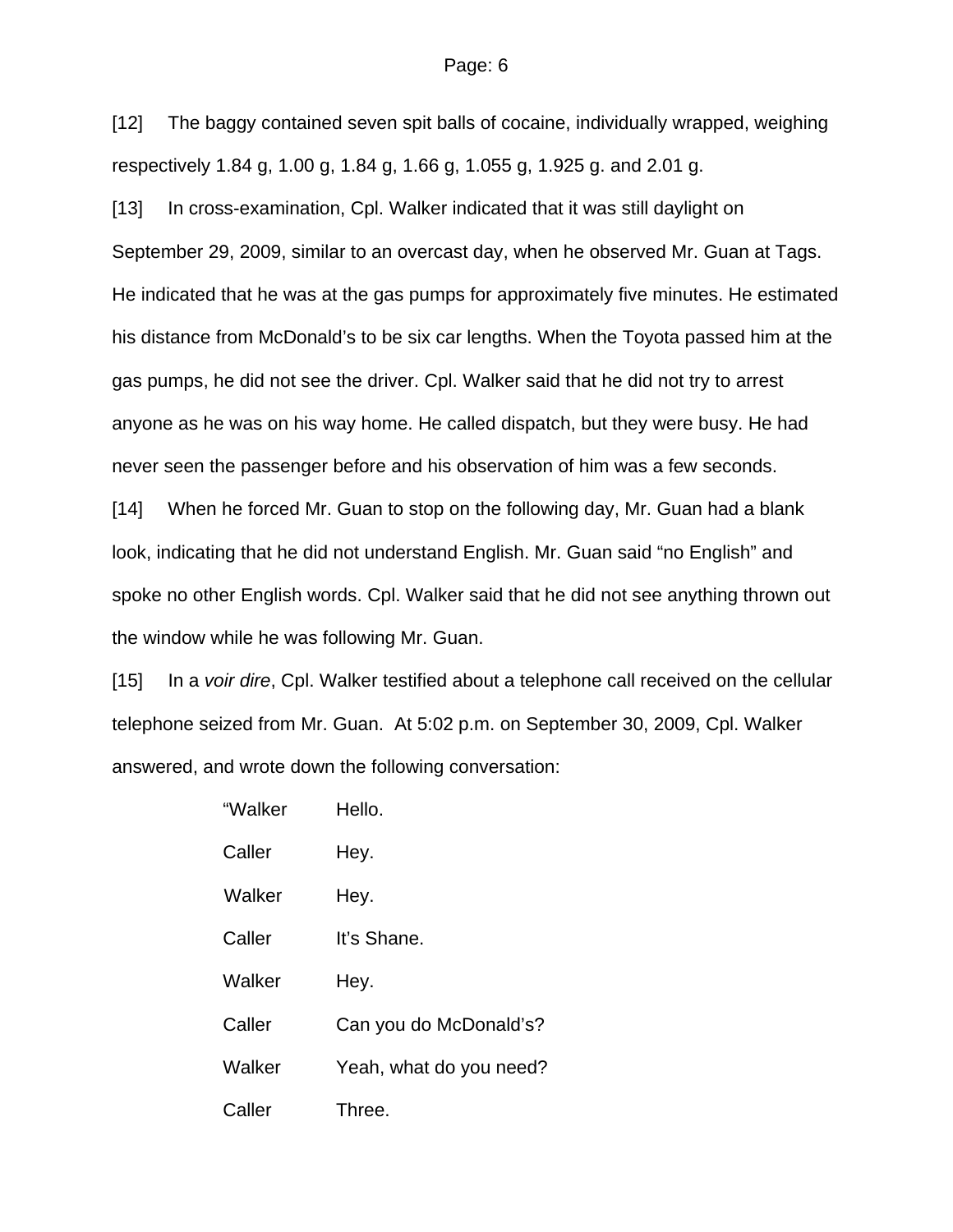| Walker | Three.                    |
|--------|---------------------------|
| Caller | Yeah.                     |
| Walker | Okay, be there in a bit." |

- [16] Cpl. Walker believed this to be a call to purchase drugs.
- [17] The second call was received at 5:27 p.m. the same day from the same caller:

| "Walker | Hello.                                     |  |
|---------|--------------------------------------------|--|
| Caller  | Hey.                                       |  |
| Walker  | Hey.                                       |  |
| Caller  | The McDonald's thing.                      |  |
| Walker  | Yeah.                                      |  |
| Caller  | You coming?                                |  |
| Walker  | Yeah, you wanted three grams, right?       |  |
| Caller  | No, three balls.                           |  |
| Walker  | Oh, okay. Three balls. Be there in a bit." |  |

[18] Cpl. Walker then drove to McDonald's in a marked vehicle, in full uniform where he observed the same male person that he observed on the night of September 29<sup>th</sup>, standing near the payphone. The male person identified himself as Shane Malcolm and said that he was purchasing for his personal use. He had \$600 in one bundle and \$300 in another bundle. Cpl. Walker arrested Shane Malcolm for possession of a controlled substance and took him to the police station where his identity was confirmed. No charges were laid. Shane Malcolm never said where he got the cell phone number. Cpl. Walker confirmed that the word "cocaine" was never used in the telephone conversations.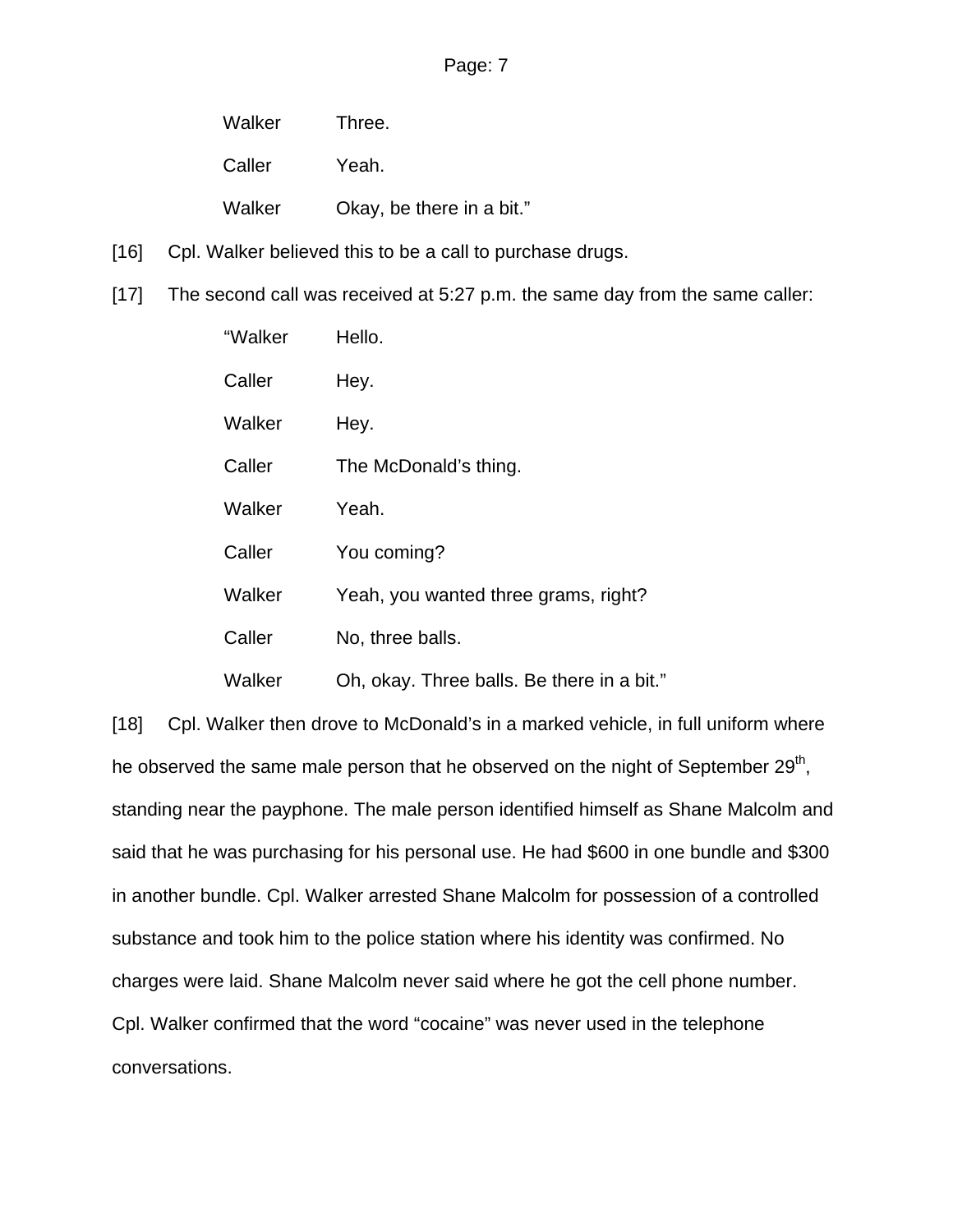[19] The contents of the cell phone conversations were admitted for reasons set out below.

[20] Constable Todd Monkman ("Cst. Monkman") was qualified as an expert witness on street-level cocaine trafficking. He has been an RCMP officer since January 2000. He has been involved in drug-related work throughout his career. He has been assigned to the Whitehorse drug section since November 2007, and has been involved in 30 cocaine related cases. He described four distinct areas of drug related investigation which include surveillance, confidential informants, execution of search warrants and undercover operations. He described each area in detail. He read the reports on this file, viewed the exhibits and listened to the Crown's evidence. He said the typical sale for a street consumer involved one half gram, one gram or an eight ball, which is 1/8 of an ounce or three and a half grams. An eight ball would sell for \$350-\$400, and the gram might sell for under \$260 depending on quality and weight. Prices vary depending on friendship, supply and demand. His rule of thumb with respect to using cocaine was that one gram in a non-tolerant or recreational user could have lethal consequences, while three recreational users could enjoy  $\frac{1}{2}$  gram of cocaine. Two to five grams a day could be tolerated by a hard or habitual user.

[21] He identified the seven spit balls in this case as being packaged for street sale as they had been pre-divided, so that no scales were necessary. He stated that a user would not carry such a large amount for fear of the loss of drugs by theft or a physical attack.

[22] Cst. Monkman also stated that spit balls, the street name for the quantity seized, were usually packaged in weights of one to two grams for street sale.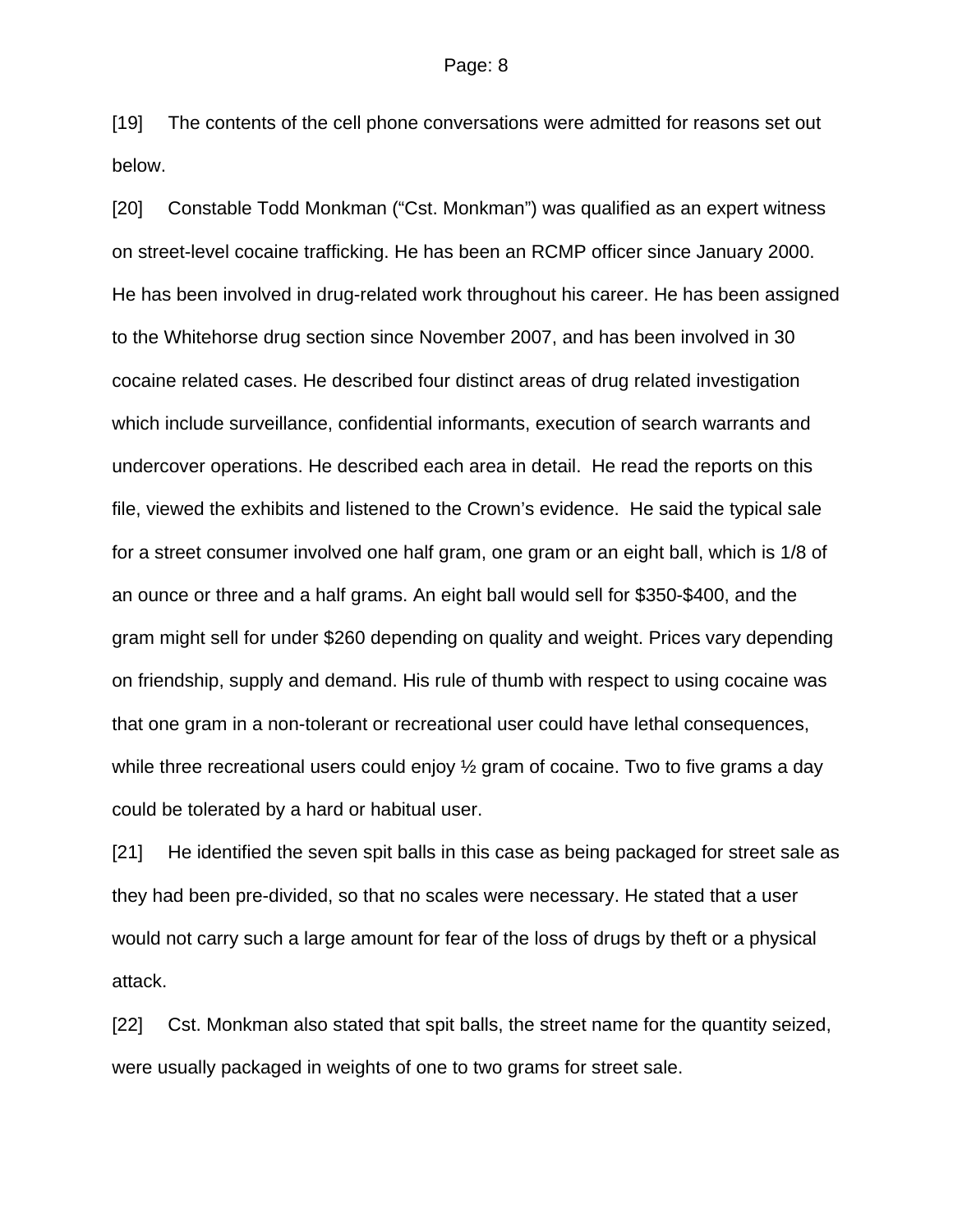[23] Cst. Monkman also found it significant that there were three different amounts of cash, indicating that personal money and drug money were often kept separate.

[24] Cst. Monkman described the two cell phone conversations as typical drug conversations. The caller does not identify himself, gives the location for the transaction, the specified quantity requested without mentioning the drug. He considered the second call to be more explicit than usual in referring to "balls", which indicates cocaine.

[25] He opined that when Cpl. Walker picked up Shane Malcolm, the bundles of money possessed by him were significant in that they would facilitate a quick transaction.

[26] Cst. Monkman stated that the spit balls could be sold at \$200 each, so the cash of \$600 in the possession of Shane Malcolm could assist in making a quick transaction. [27] He confirmed that the meeting on the  $29<sup>th</sup>$  of September between Mr. Guan and Shane Malcolm was typical for a drug transaction. The meeting was at a public pay phone, at an accessible meeting place, often a parking lot, a hand goes into the car and a hand comes out, and the vehicle leaves. He also stated that the approach of the Toyota permitting a check-out of the scene was consistent with a drug transaction.

[28] Similarly, Mr. Guan's drive by the Canadian Tire store and waiting in his Toyota for no apparent reason was another common feature of a drug transaction.

[29] Cst. Monkman stated that the quantity of 11 grams in seven separate packages was possession for the purpose of trafficking as opposed to possession for personal use.

[30] In cross-examination, Cst. Monkman conceded that it was possible that the drugs could be purchased for personal use for \$1,200, representing approximately \$100 per gram. He did not find the fact that only two calls were received on the cell phone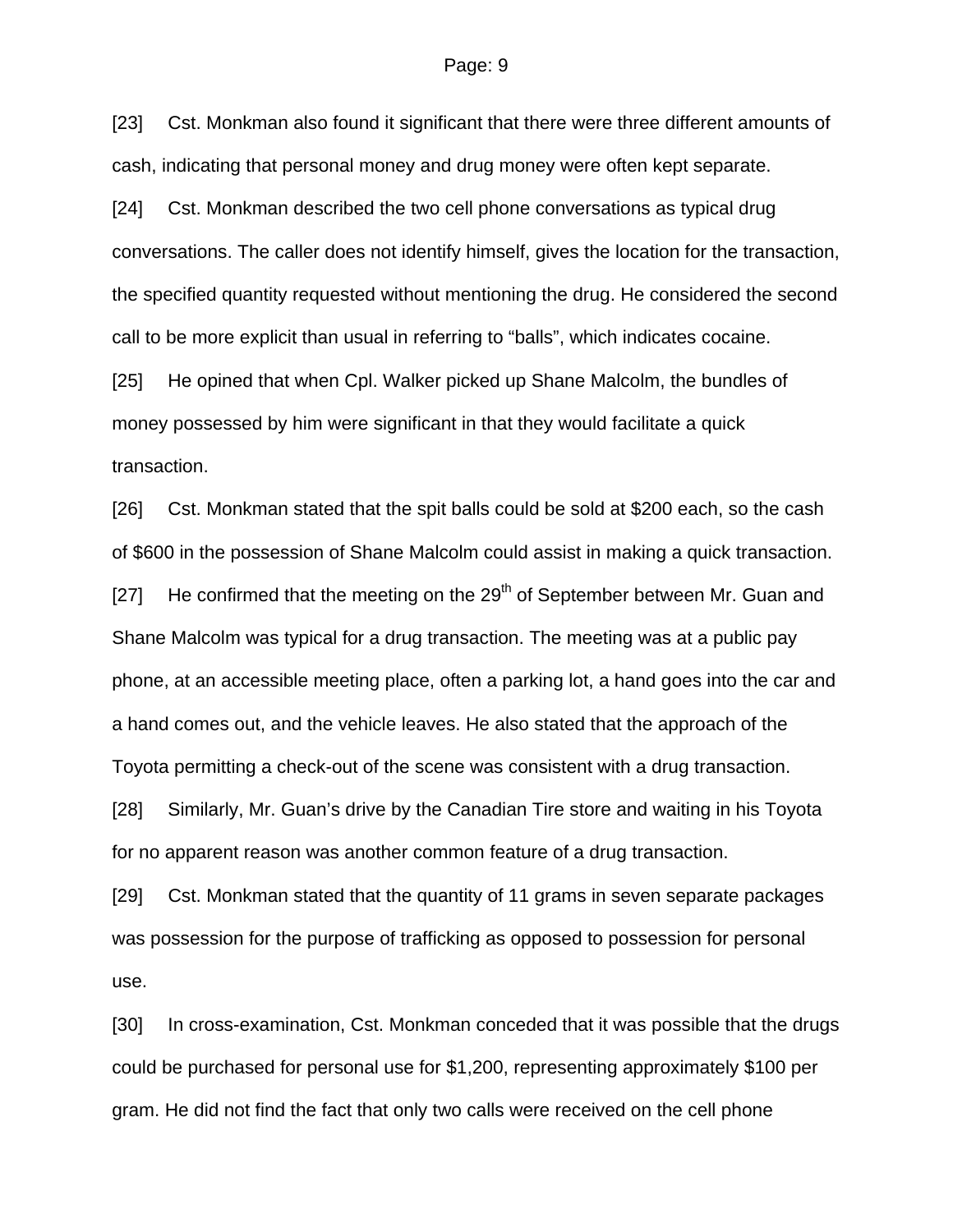particularly surprising as it depends on the particular dealer and purchaser. He admitted that not everyone who drives like Mr. Guan is a drug trafficker.

[31] When the Crown closed its case, Crown and defence agreed that the plastic package containing the drugs was examined for fingerprints and none were found.

[32] Mr. Guan testified in Chinese, through a translator. He was born in China in 1963 and came to Canada in March 2005. He lived in Vancouver and was unable to find a job.

[33] He came to Whitehorse on August 31, 2009, just a month before these events, because he found a job at a restaurant with Mr. Nip. He could not say the name of the restaurant or describe its location in English. He says that he has never conversed with anyone in English and does not understand it.

[34] Mr. Guan is employed as a kitchen helper and works a shift of 2:30 p.m. to 10:30 p.m., Monday to Friday. On Saturday and Sunday, he learns to prepare meals. He claims that there were no documents recording his time, but it was agreed upon and he was paid.

[35] He testified that he worked the usual shift on September  $29<sup>th</sup>$ , and never left the restaurant. He denied travelling to McDonald's and meeting someone.

[36] He admitted owning the Toyota, but did not think anyone else drove it. He kept his car keys in his jacket, which he hung behind a door with the jackets of other workers at the restaurant. Other workers would have access to his jacket. All but one person on his shift were of Chinese ancestry.

[37] On the day of his arrest, he testified that he had driven his car to Canadian Tire to buy a snow shovel. In explanation of his parking lot behaviour, he said that he did not know how to purchase and pay in English, so he had to go home to get his wife to buy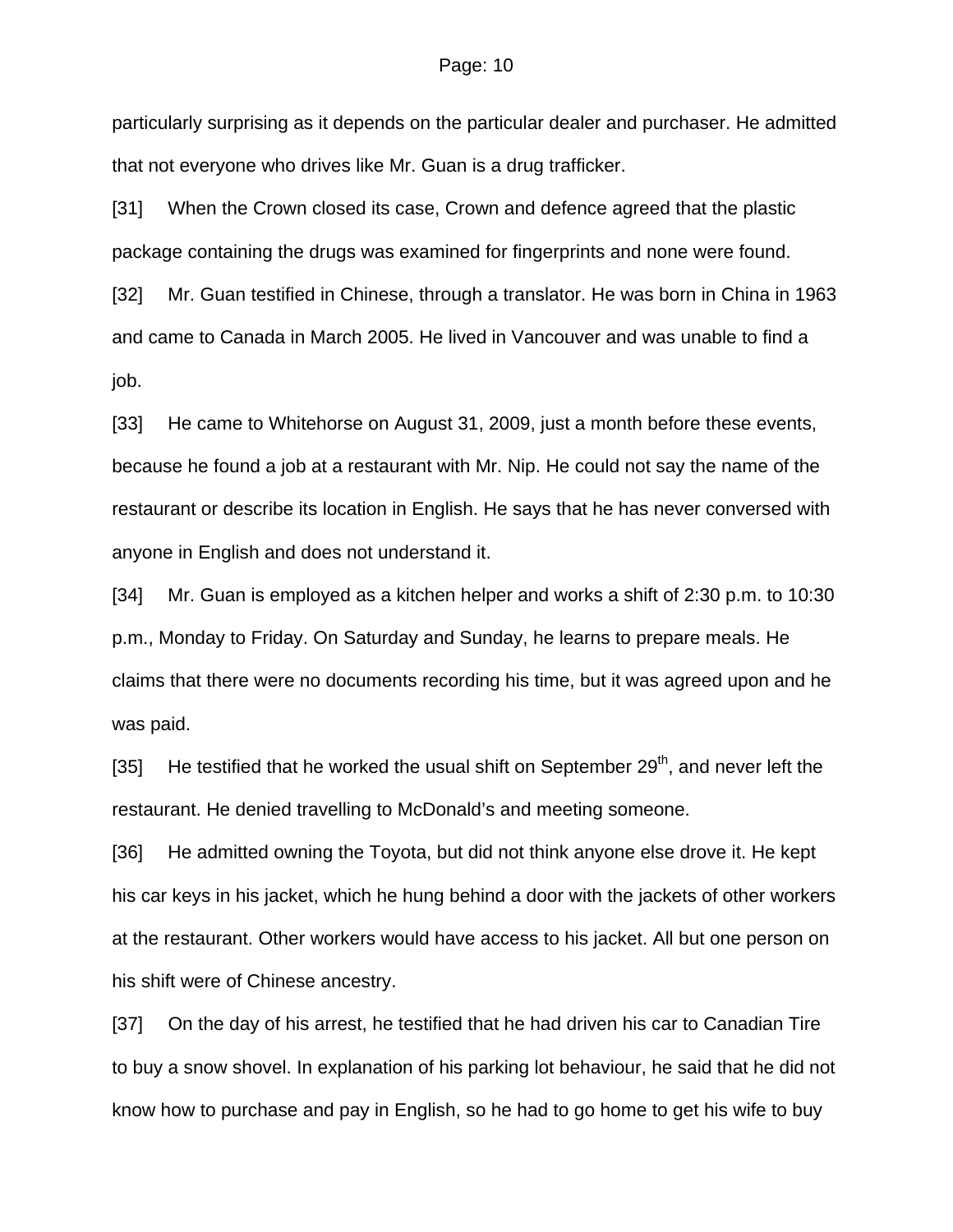it. He knew that from his experience in Vancouver and seldom went shopping except to Chinese-speaking stores. He stated that he could not clear Customs on entering Canada without an interpreter.

[38] He confirmed that he stopped for a few moments in the Canadian Tire parking lot while he thought about going to get his wife and then slowly pulled away. He says that he did not see the police car until the siren was activated. When asked why he did not stop his car, he explained that in China when they hear police coming they drive away so as not to block the police car. When asked if he was trying to run away from the police, he said that he was very afraid and did not want to get in the way. He said he was not trying to get away and he was travelling at 20, 30 or 40 kilometres an hour.

[39] When asked why he turned right at the Two Mile Hill intersection rather than to the left to get his wife, he said he was afraid and wanted to pull over at the first safe place. He said when he turned, there were no cars behind him. He said he realized the police wanted him to stop, as the police continued to follow him, and it was not a question of being in the way. He denied throwing anything out of his car.

[40] He said he did not understand what the police officer said. He said that he has never seen or possessed cocaine, or given or sold cocaine to anyone.

[41] He acknowledged having a cell phone on him that was purchased in his name in Whitehorse. He produced the cell phone invoice dated August 31, 2009, but said he could not read it. He said that he asked his employer to go to the phone company to start the phone account. He said that he used the cell phone to call his son in Vancouver and his family in China and also so that friends could call him.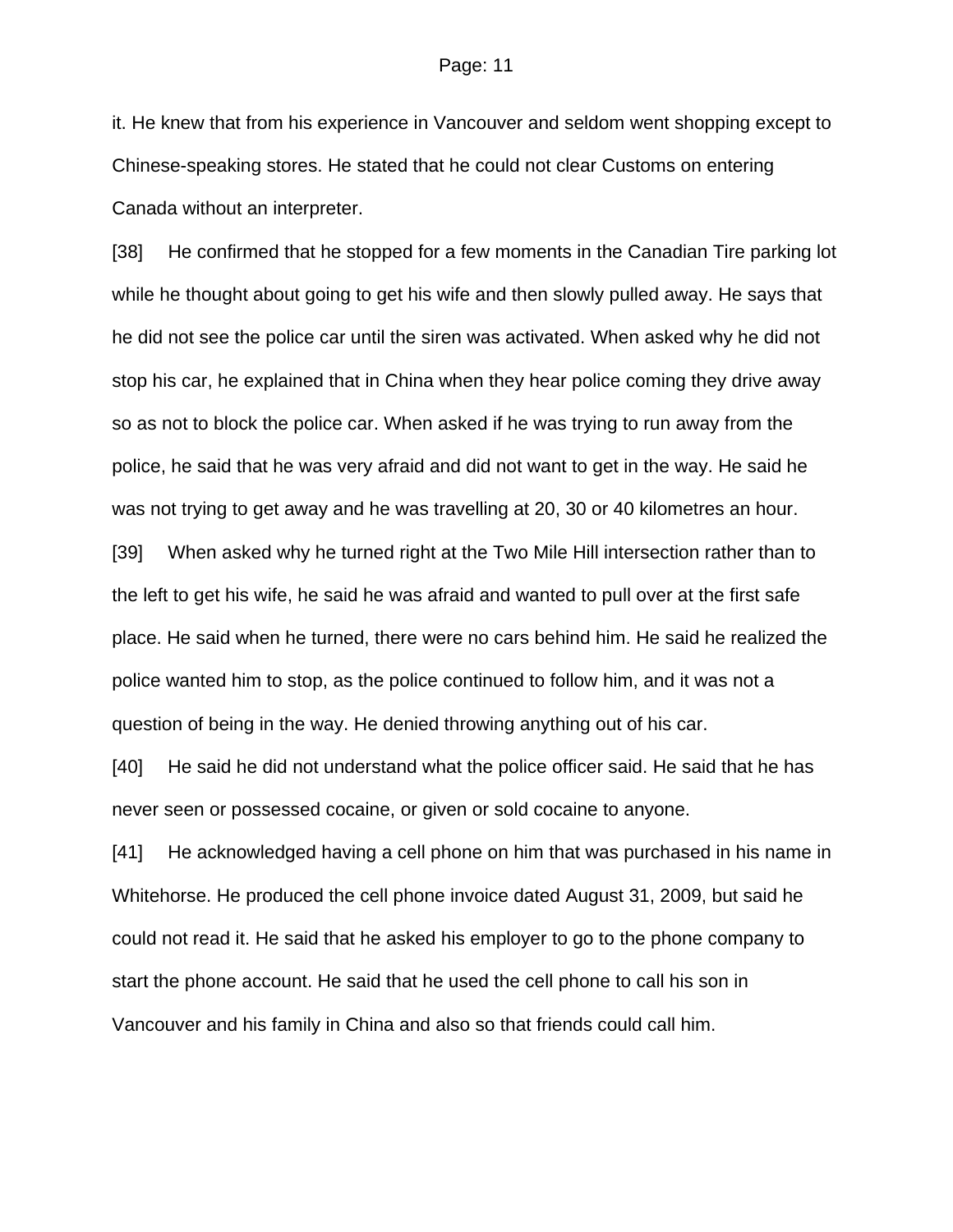[42] In answer to the question whether he used the cell phone to call and buy drugs, he said absolutely not. He said that he never had a conversation in English on his cell phone.

[43] Mr. Guan's counsel asked if he was aware that Mr. Nip was stopped recently driving Mr. Guan's car and charged with possession of cocaine for the purpose of trafficking. He said that he was told this by his lawyer and denied that he knew anything about Mr. Nip and cocaine.

[44] In cross-examination, Mr. Guan said he never allowed other people to drive his car. On further cross-examination, he said that he had to go to Vancouver for medical treatment for a month and that he handed his car key to Mr. Nip. He said when he came back, Mr. Nip told him that he drove Mr. Guan's car when the car of a friend of Mr. Nip's broke down and they used Mr. Guan's car to go to work. Mr. Guan acknowledged that the truth is that other people drive his car.

[45] Mr. Guan stated that he went to Vancouver from January 16 to February 16, i.e. after Christmas.

[46] He advised that he had a Canadian driver's licence and that he took a test in Chinese to obtain it in Vancouver. He said that it was an exam on a computer doing multiple choice questions. He said he understood that he had to stop at a stop sign. He said he usually stops at stop signs and red lights. He acknowledged that he understood how to obey the laws of the road.

[47] He admitted stopping in the parking lot near Canadian Tire for somewhere between three or five minutes, but said he did not see the police. He said that he stopped at the stop sign at Chilkoot Way. He explained that he did not move out of the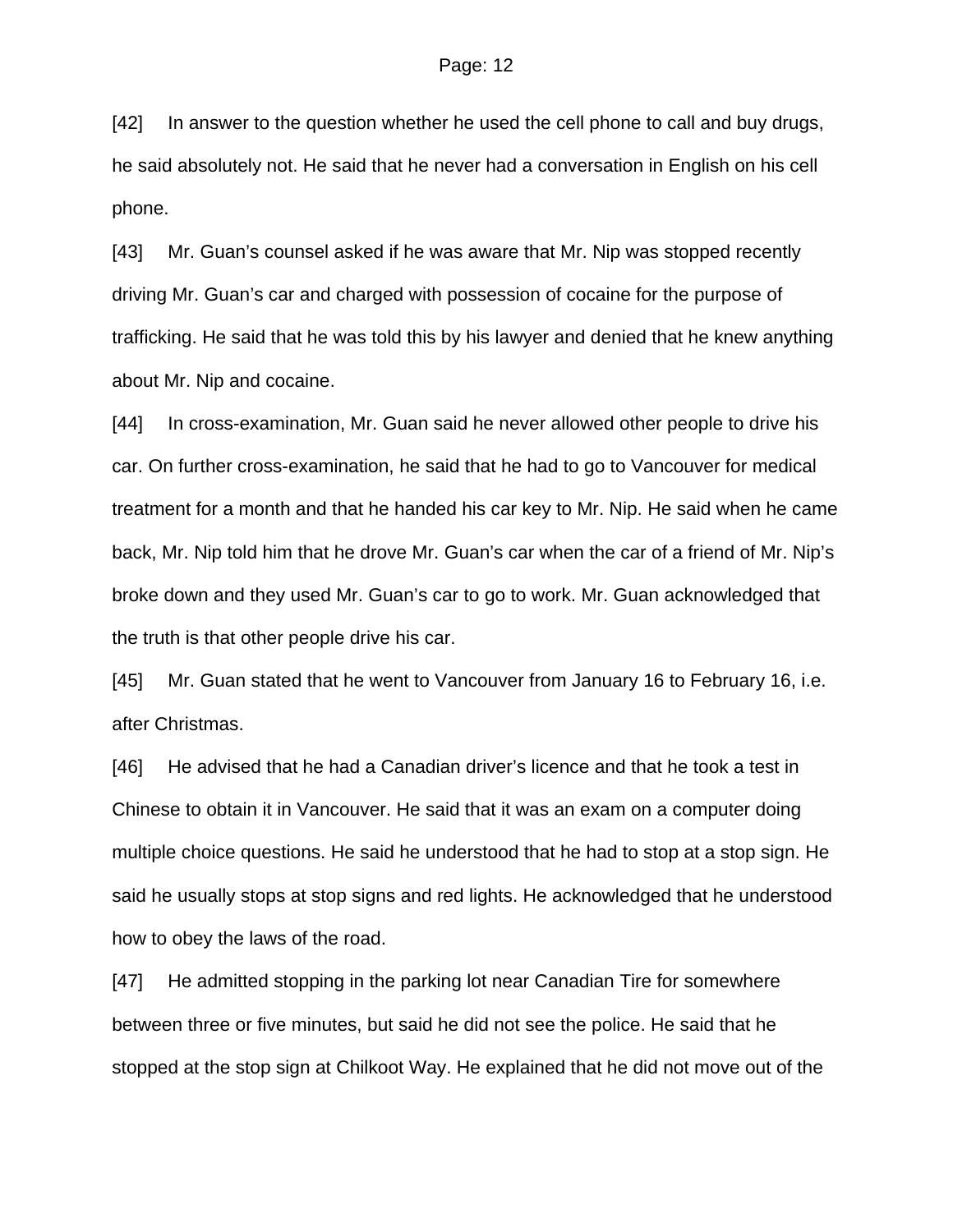way of the police as the roadway was too narrow and he thought he would block the police.

[48] He admitted that he drove through the red light at the  $4<sup>th</sup>$  Avenue intersection. He said he did not stop because he thought he was blocking the police and he could not move over any further to the fringe of the road. He said that when he realized the police were following him, he stopped.

[49] The Crown and defence agreed to further particulars about Mr. Nip. On March 11, 2010, at 11:45 p.m., Mr. Nip was observed driving Mr. Guan's Toyota. He was pulled over by the police and was arrested with 76 grams (about three ounces) of cocaine in the foot well of the driver's seat.

### **ISSUES**

[50] There are four issues to decide:

- 1. What are the grounds for admitting the two cell phone conversations?
- 2. What are the findings of fact on the evidence?
- 3. Has the Crown proved its case beyond a reasonable doubt based upon the circumstantial evidence that Mr. Guan possessed cocaine for the purposes of trafficking?
- 4. Has the Crown proved beyond a reasonable doubt that Mr. Guan failed to stop his motor vehicle while being pursued by police in order to evade the police?

## **The Admission of the Cell Phone Conversations**

[51] It is not unusual in the context of drug allegations that cell phones are seized by the police. Some times they ring and the police have conversations with the caller. The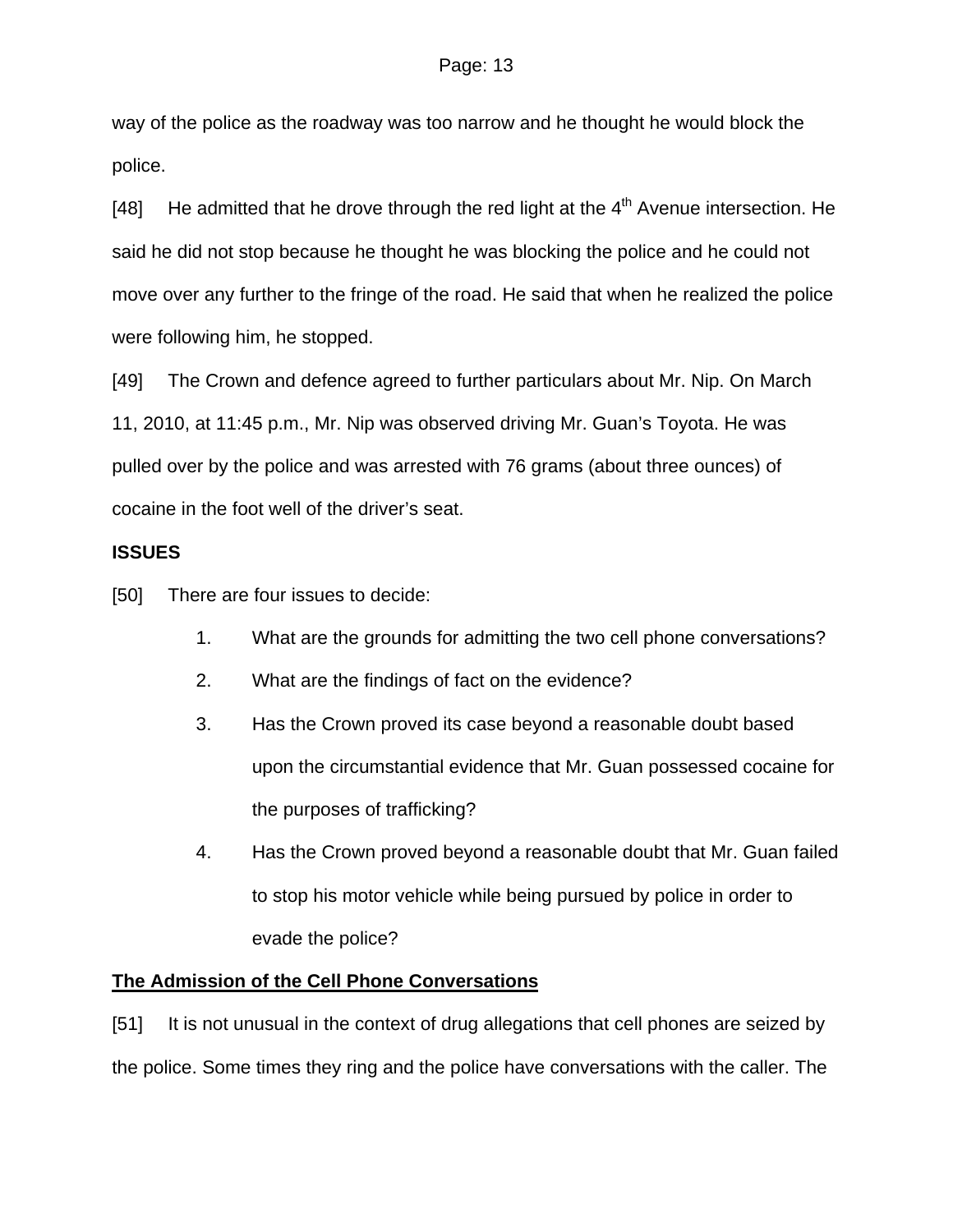question is whether the contents of the conversations are admissible and for what purpose.

[52] In *R.* v. *Ly*, [1997] 3 S.C.R. 698, the police had a conversation with an

unidentified person who made arrangements to deliver drugs to a police officer at a

certain time and place. The trial judge rejected the telephone conversation as hearsay.

In *R.* v. *Ly*, [1996] A.J. No. 1089, the Alberta Court of Appeal admitted the contents of

the telephone conversation as part of the narrative and even if it was hearsay, it was

admitted for the truth of what was said as the evidence "enjoyed circumstantial

guarantees of reliability, necessity and truthfulness" (para. 4). In the Supreme Court of

Canada decision, McLachlin J. as she then was, stated at para. 3:

"We are all of the view that the appeal should be dismissed and the Court of Appeal's order for a new trial confirmed. The telephone conversation was admissible. It was a statement of intention, or a statement tendered to establish the alleged drug transaction, and hence not tendered for the truth of its contents. Accordingly, it was not hearsay. The telephone conversation is merely one of the circumstances which, combined with others, may suffice to establish that the appellant, when he appeared at the designated time and place, in possession of the drugs, did so for the purpose of trafficking. Any frailties in relation to the connection between the appellant and the telephone conversation go to weight and not admissibility."

[53] Although the circumstances are somewhat different in the case at bar (the caller in this case was calling for drugs to be delivered by the person who owned or answered the cell phone), the police confirmed that the caller was a real person who wished to buy cocaine.

[54] In *R.* v. *Nguyen*, 2003 BCCA 556, the British Columbia Court of Appeal admitted the cell phone conversation where the police had the accused's phone and received calls ordering drugs. The Court had previously admitted similar evidence in the *R*. v.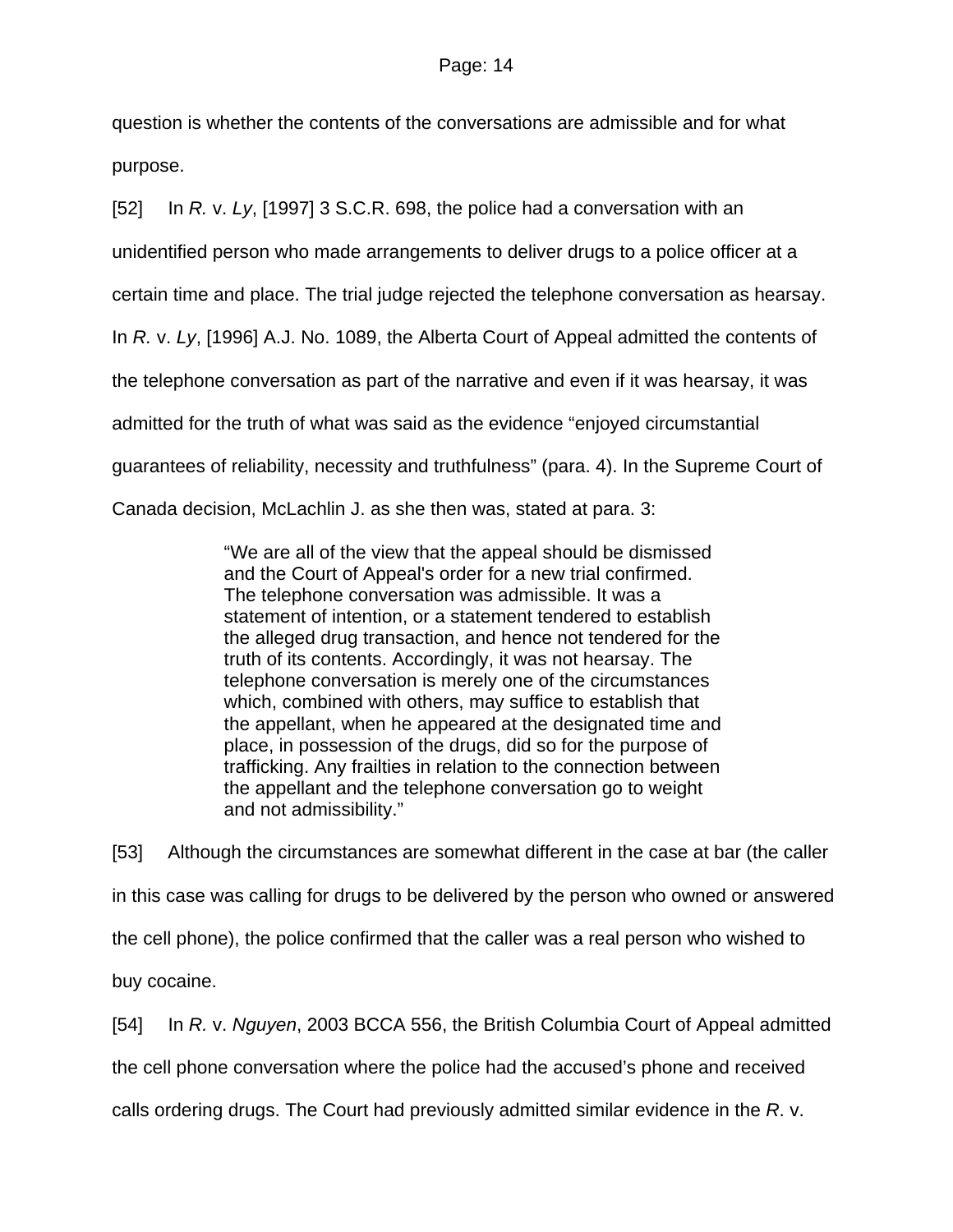*Cook* (1978) 10 B.C.L.R. 84 (C.A.). In *Nguyen*, Mackenzie J.A., referred to *R.* v *Ly* for support and stated at para. 17:

> "In my view, the conclusion that these telephone conversations are not hearsay rests on the circumstantial guarantee of their trustworthiness and therefore meets the requirements of necessity and reliability of the evidence which, of course, are also the basis for the principled exception to the hearsay rule enunciated by the Supreme Court of Canada in the *R*. v. *Khan*, [\[1990\] 2 S.C.R. 531](http://www.lexisnexis.com/ca/legal/search/runRemoteLink.do?langcountry=CA&linkInfo=F%23CA%23SCR%23sel2%252%25year%251990%25page%25531%25sel1%251990%25vol%252%25&risb=21_T9021262321&bct=A&service=citation&A=0.5212947846719399)."

[55] In the case at bar, the circumstance of reliability is stronger as Cpl. Walker went to the location of the caller and confirmed his interest in purchasing cocaine.

[56] Recently, in *R.* v. *Williams*, 2009 BCCA 284, cell phone calls were received by the police who heard the inquiries about drug purchases from a person named Williams by name. P.D. Lowry, J.A., did not consider the calls to be an exception to the hearsay rule and stated at para. 10, "... In particular, I agree such calls are admissible as circumstantial evidence of knowledge of the purpose of drugs, which is an element of possession. …"

[57] I conclude that the cell phone calls received by Cpl. Walker on Mr. Guan's cell phone are admissible as circumstantial evidence of the knowledge of the cocaine which is an element of possession. The weight to be given is another matter.

### **THE FACTS**

[58] I do not find the evidence of Mr. Guan to be credible. His explanation that he was in the parking lot to purchase a snow shovel at Canadian Tire is unbelievable. If he were truly there to buy a snow shovel, he would have brought his wife to assist with English. He would not have sat in the car with the engine running. If he were really shopping, he would park and enter the store. If he were really going to get his wife, he would not have turned right on Two Mile Hill which took him in the opposite direction from his home.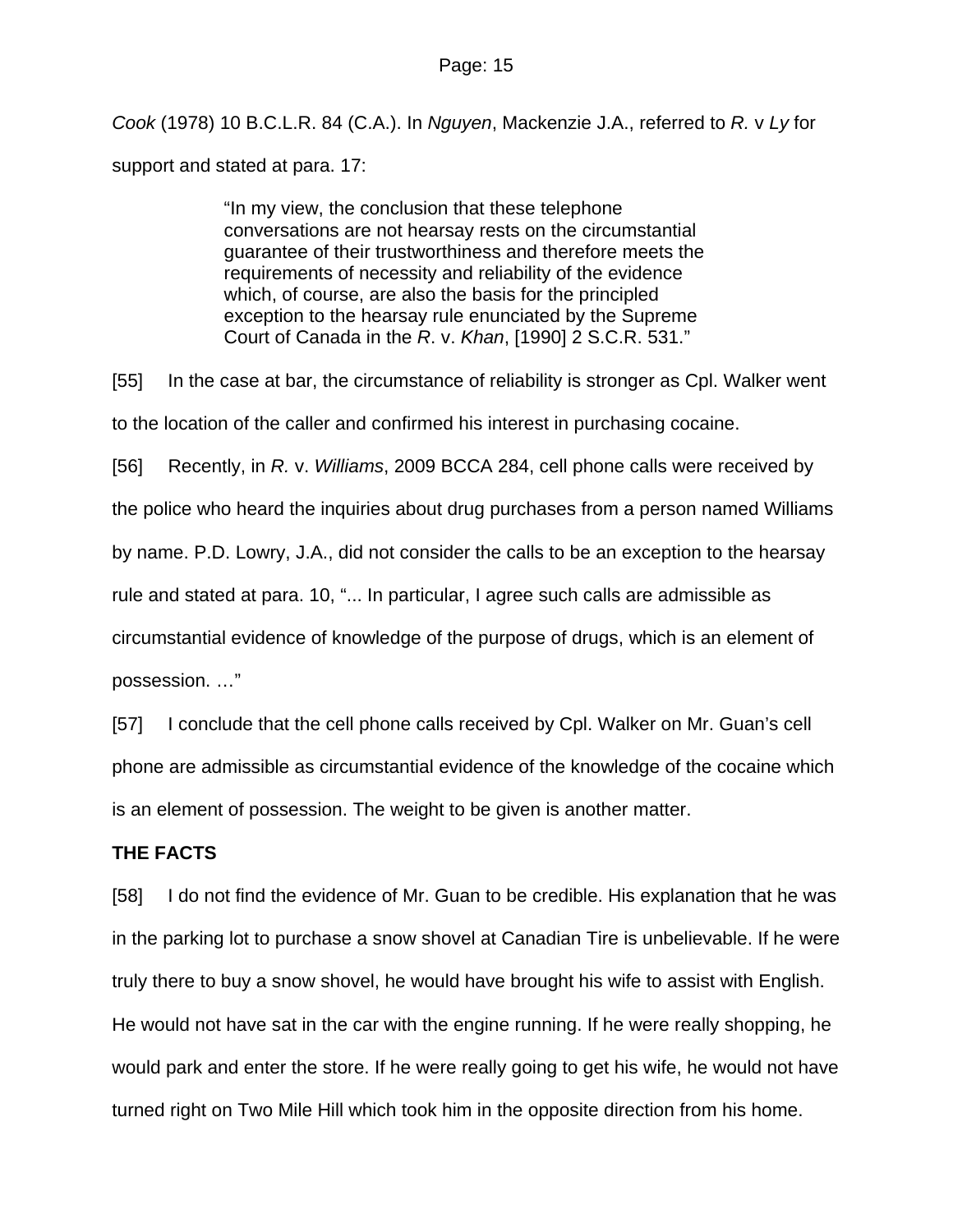[59] In examination-in-chief, he said he never allowed anyone to drive his Toyota, a pretty straightforward statement. In cross-examination, he stated that he in fact loaned the car to Mr. Nip to use for a month while he was away on medical leave. The fact that Mr. Nip was using the Toyota recently undermines his credibility in stating that no one else drove his vehicle.

[60] Further, I do not believe Mr. Guan's explanation for not stopping on hearing the police siren because the practice in China was to drive away so as not to block the police car. This excuse does not stand up to any scrutiny because it is contrary to the requirement to stop in the *Criminal Code*. It is no excuse that he had a contrary practice more than five years ago in China. He also indicated that he understands the laws of the road. He was not in fact speeding ahead of the police car, but appeared to be fumbling with something in the car rather than pulling over to the side of the road. He did not pull over until the pursuing police car had pulled alongside him motioning to stop, and finally drove directly in front of him to force him to stop.

[61] I conclude that I do not believe the evidence of Mr. Guan and it does not leave me with a reasonable doubt. However, in *R.* v. *W(D)* one must still consider whether the Crown has proven its case beyond a reasonable doubt on the evidence I do accept.

[62] I find the following facts:

- 1. Cpl. Walker identified Mr. Guan on September 29, 2009, at Macdonald's participating in a drug transaction.
- 2. Cpl. Walker ran Mr. Guan's licence plate number and located the Toyota owned by Mr. Guan at 312 Alexander Street.
- 3. Cpl. Walker followed Mr. Guan in the Toyota later that morning on September 30, 2009.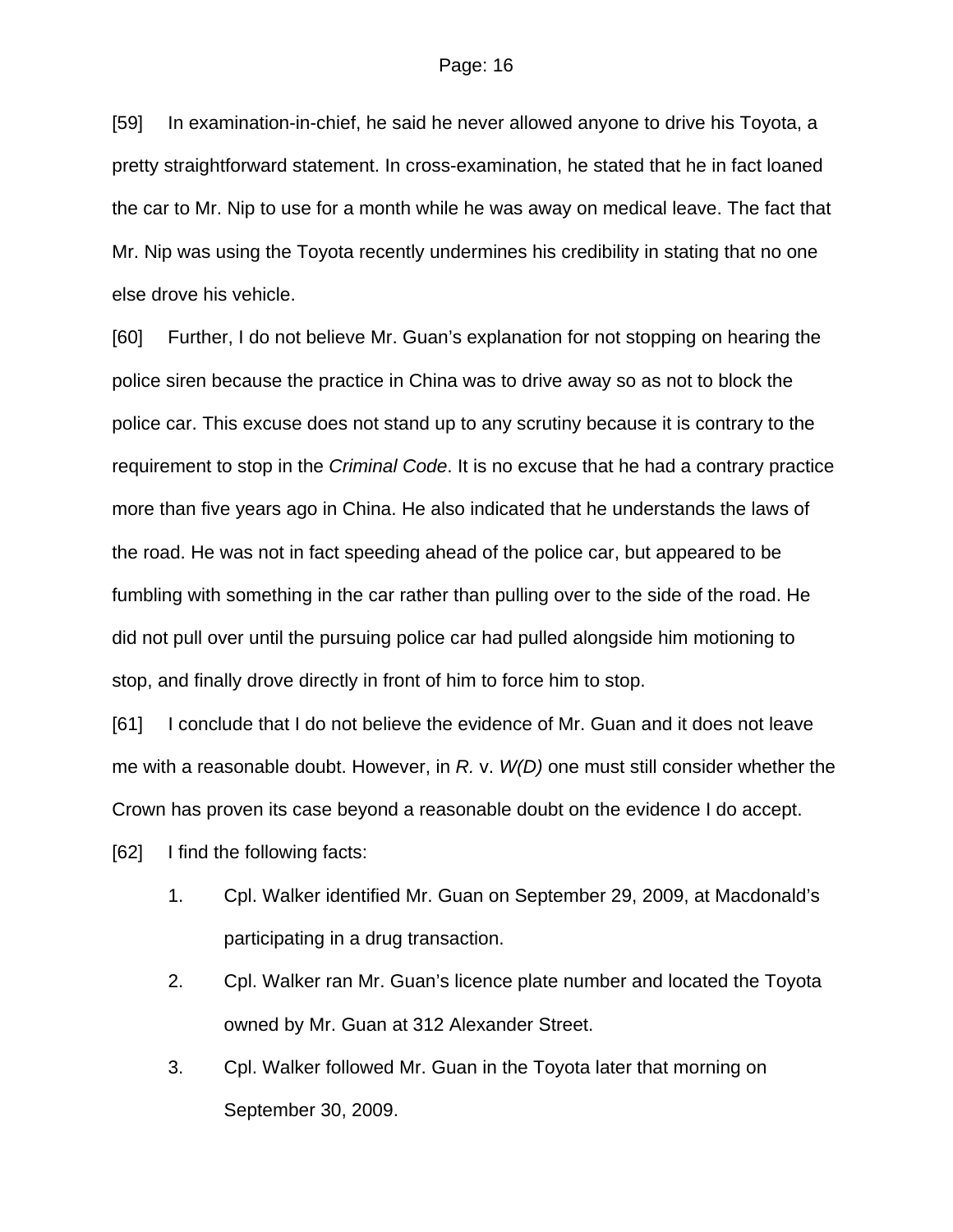- 4. Cpl. Walker did not observe anything on the road he previously entered into the Canadian Tire store where the baggy of cocaine was found by Cpl. Hamilton after the arrest of Mr. Guan. There were no fingerprints on the baggy. It was clean with no tire or crush marks.
- 5. Mr. Guan did not stop his Toyota at the stop sign on Chilkoot Way or the red light at the 4<sup>th</sup> Avenue intersection. He had ample opportunity to stop his vehicle on the road or by pulling into Mark's Work Warehouse.
- 6. Mr. Guan did not travel in the direction of his home to pick up his wife.
- 7. Mr. Guan continued to evade Cpl. Walker as he alternatively sped up and slowed down, as he proceeded up Two Mile Hill without stopping despite Cpl. Walker following him with his siren and flashers on in a marked police car.
- 8. The cell phone seized from Mr. Guan was used for the purpose of making arrangements to sell cocaine.
- 9. Mr. Guan was speeding up and slowing down and fumbling while he drove ahead of the police car in order to evade the police until he was able to dispose of his cocaine.

#### **Possession for the Purpose of Trafficking**

[63] Mr. Guan is charged with possession of cocaine for the purpose of trafficking, contrary to s. 5(2) of the *Controlled Drugs and Substances Act*. The *Act* defines possession as "possession within the meaning of s. 4 of the *Criminal Code*". That section states: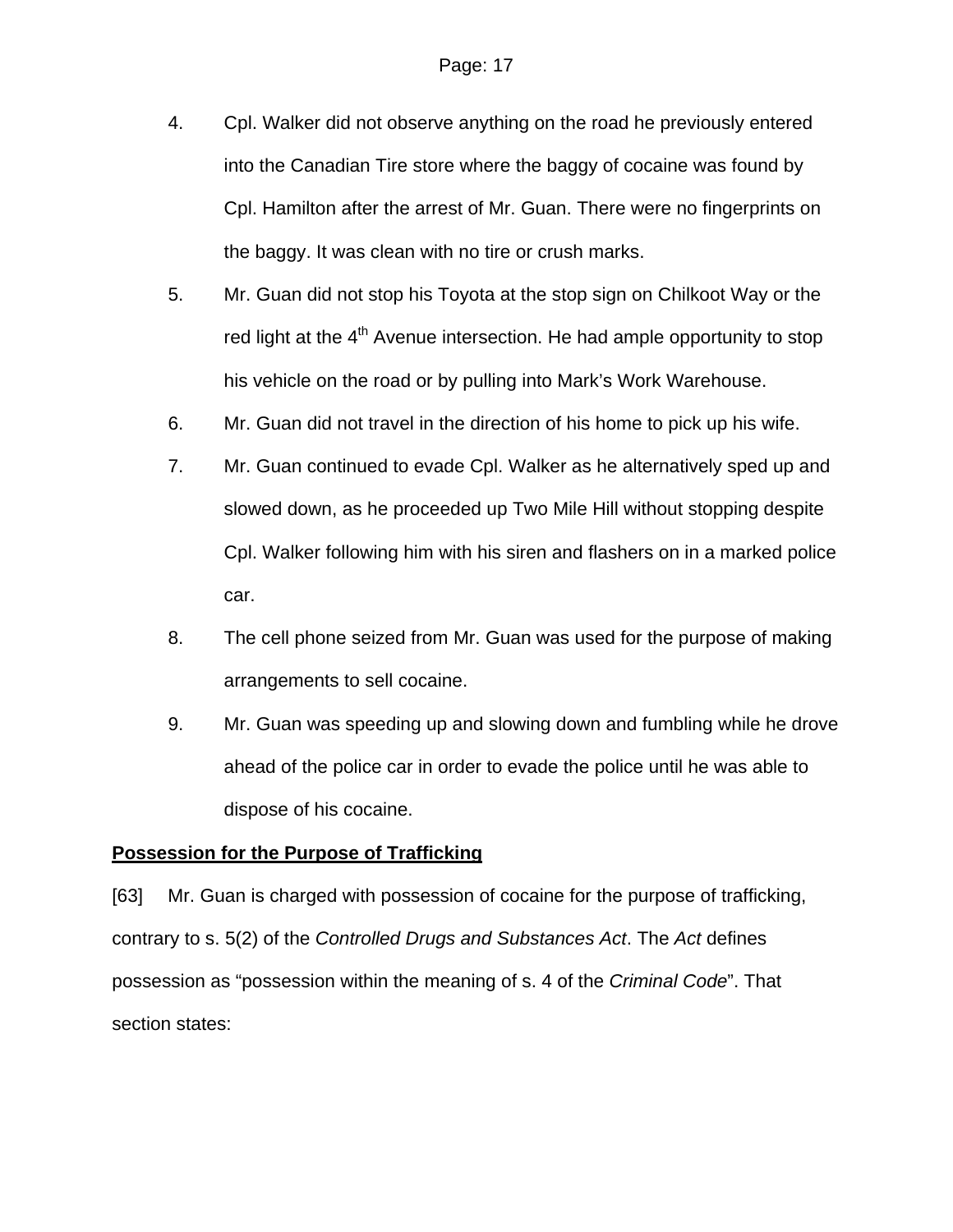"(3) For the purposes of this Act,

(a) a person has anything in possession when he has it in his personal possession or knowingly

(i) has it in the actual possession or custody of another person, or

(ii) has it in any place, whether or not that place belongs to or is occupied by him, for the use or benefit of himself or of another person; and

(b) where one of two or more persons, with the knowledge and consent of the rest, has anything in his custody or possession, it shall be deemed to be in the custody and possession of each and all of them."

[64] The onus is on the Crown to prove beyond a reasonable doubt that the accused

had the requisite elements of possession which in this case is:

- 1. knowledge that the substance is cocaine, and
- 2. control of it, in circumstances where it was found on a roadway that he had driven past.

[65] In many cases the evidence of possession is direct in that the drug is found on the person or when the person is present with the drug in a particular place. There are also cases where the evidence of knowledge and possession may not be direct but rather circumstantial.

[66] In *R.* v. *Nguyen,* two officers followed a known drug car. Just before the car stopped the police saw a black object being thrown from the passenger window. It was found to be a small plastic film canister containing four plastic wrapped balls of cocaine and heroin. There were also three cell phones found in the car that received several calls ordering drugs. As indicated above, the cell phone calls were admitted and the British Columbia Court of Appeal upheld the conviction of the accused of possession of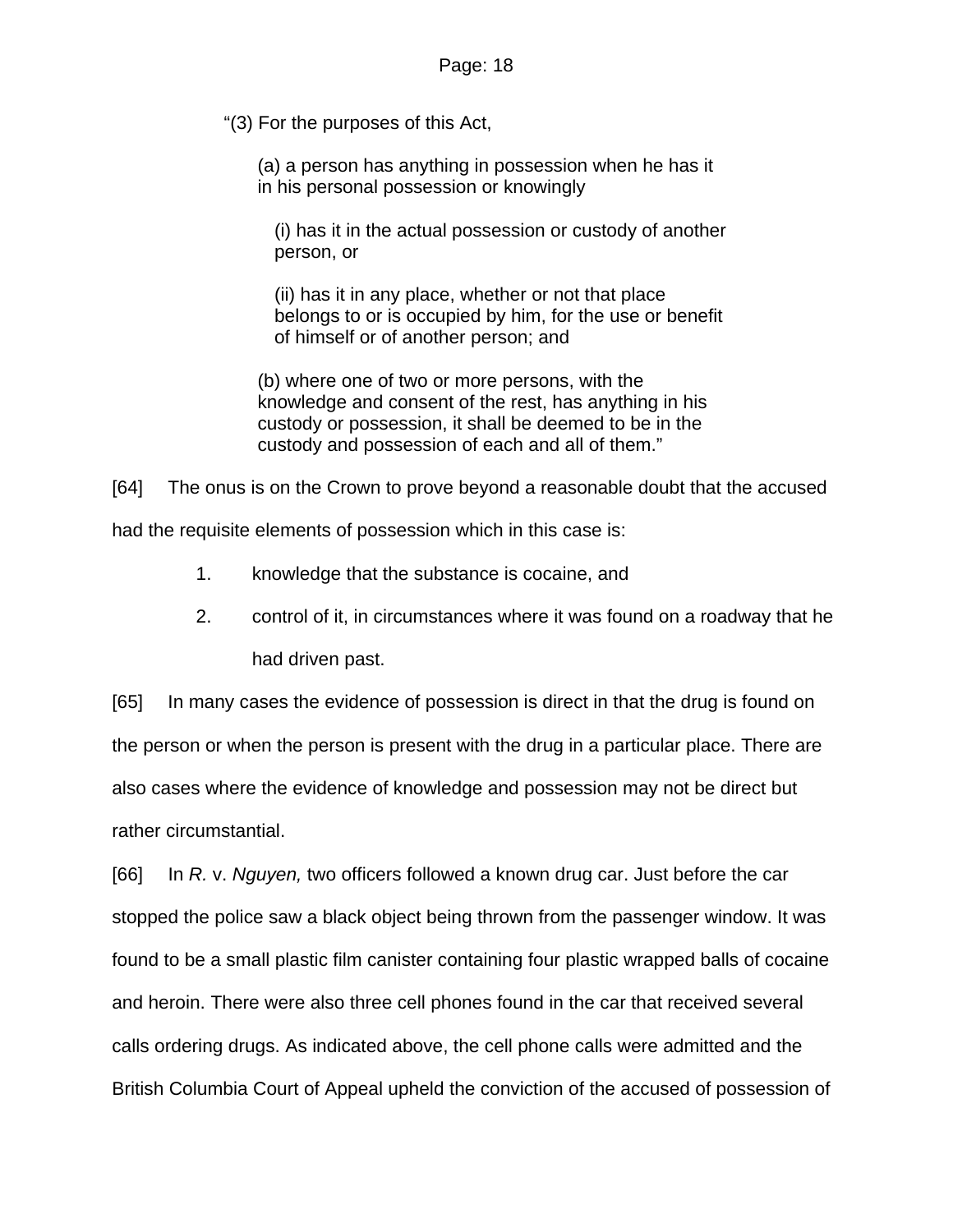cocaine and heroin for the purpose of trafficking. A distinguishing factor in the case at bar is that Cpl. Walker did not see the baggy thrown out of Mr. Guan's Toyota.

[67] In the case of *R.* v. *Pham*, [2005] O.J. No. 5127 (Ont. C.A.), Pham was convicted

of possession of cocaine for the purpose of trafficking. Although she was not present

when the drugs were seized in her apartment, the 98 grams of crack cocaine,

individually wrapped, were found in a small black cloth purse in the bathroom. The

evidence established that although Ms. Pham was not present, she had previously

participated in drug transactions observed at her front door by a neighbour and

surveillance officers observed drug users approaching the apartment. They also

arrested a person leaving the apartment with two pieces of crack cocaine and executed

a search warrant to discover the drugs.

[68] The Court of Appeal sustained the convictions and cited the trial judge's instruction to himself at para. 30:

> "If I am to convict on inferences of fact, I must be satisfied beyond a reasonable doubt that guilt is the only reasonable inference to be drawn from all of the proven facts. In assessing inferences for each piece of evidence the reasonable doubt standard is not to be applied each time. I am to consider the inference suggested against any other reasonable inference that can be drawn and attribute weight accordingly. All of the evidence that I determine merits weight is then assessed on the reasonable doubt standard."

[69] The Ontario Court of Appeal also cited McEachern C.J.B.C. in *R.* v. *TO*, [1992] B.C.J. No. 1700, where the trial judge did not believe the accused's evidence that he did not know 4.4 lbs of heroin was in a plastic bag that he placed in a vehicle. The Chief Justice stated at page 230:

> "It must be remembered that we are not expected to treat real life cases as a completely intellectual exercise where no conclusion can be reached if there is the slightest competing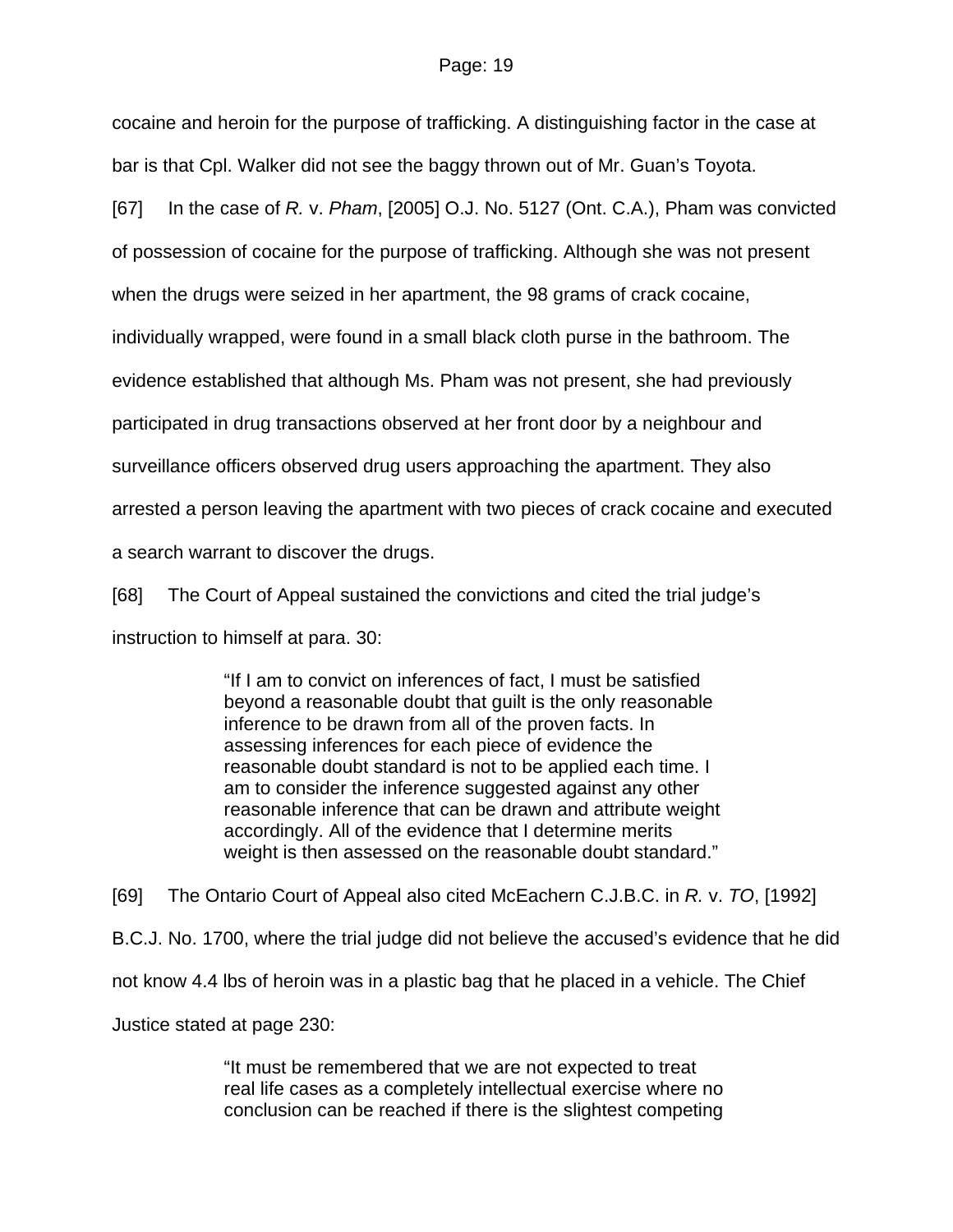possibility. The criminal law requires a very high degree of proof, especially for inferences consistent with guilt, but it does not demand certainty. I do not think it could properly be said that an inference of knowledge in this case would be unreasonable or unsupported by the evidence."

[70] Another case called *R.* v. *Nguyen*, 2007 BCSC 2005, dealt with the *R.* v. *W.(D.)* test in a case of circumstantial evidence. In that case, the two Asian men were observed carrying a big bag, like a bulky equipment bag, full of something heavy into a garage at approximately 6:45 p.m. The police arrived shortly after 7 p.m. and found the two accused, also Asian men, standing outside the garage. On entering the garage, the police found a BMW and three large bags, like hockey bags, containing about 97 pounds of marihuana. While the identification of the two Asian men in the eyewitness observation was not sufficient standing alone to satisfy the trial judge that the Asian males were the accused Asian males. However, in all the circumstances, the trial judge found an irresistible inference that the accused carried one of the bags containing marihuana into the garage. The BMW was used by one of the accused and had \$42,000 inside, mostly in \$100 bills.

[71] Rice J. stated the following at paras. 20 and 21:

"Before basing a verdict of guilty on circumstantial evidence, the trier of fact must be satisfied beyond a reasonable doubt that the guilt of the accused is the only reasonable inference to be drawn from the proved facts, *R. v. Dhaliwal* [\[2005\]](http://www.lexisnexis.com/ca/legal/search/runRemoteLink.do?langcountry=CA&linkInfo=F%23CA%23BCJ%23year%252005%25sel1%252005%25ref%251404%25&risb=21_T9097316746&bct=A&service=citation&A=0.009053420476641372)  [B.C.J. No. 1404.](http://www.lexisnexis.com/ca/legal/search/runRemoteLink.do?langcountry=CA&linkInfo=F%23CA%23BCJ%23year%252005%25sel1%252005%25ref%251404%25&risb=21_T9097316746&bct=A&service=citation&A=0.009053420476641372) In considering whether the circumstantial evidence supports an inference of guilt beyond a reasonable doubt, the court must not examine each individual circumstance in isolation. The proper approach is to consider whether all the evidence taken together in its totality proves the accused's guilt or is inconsistent with any other rational conclusion. The court must also refrain from speculation. A reasonable doubt cannot be granted on speculative or fanciful possibilities that do not arise from or fit with the proven facts.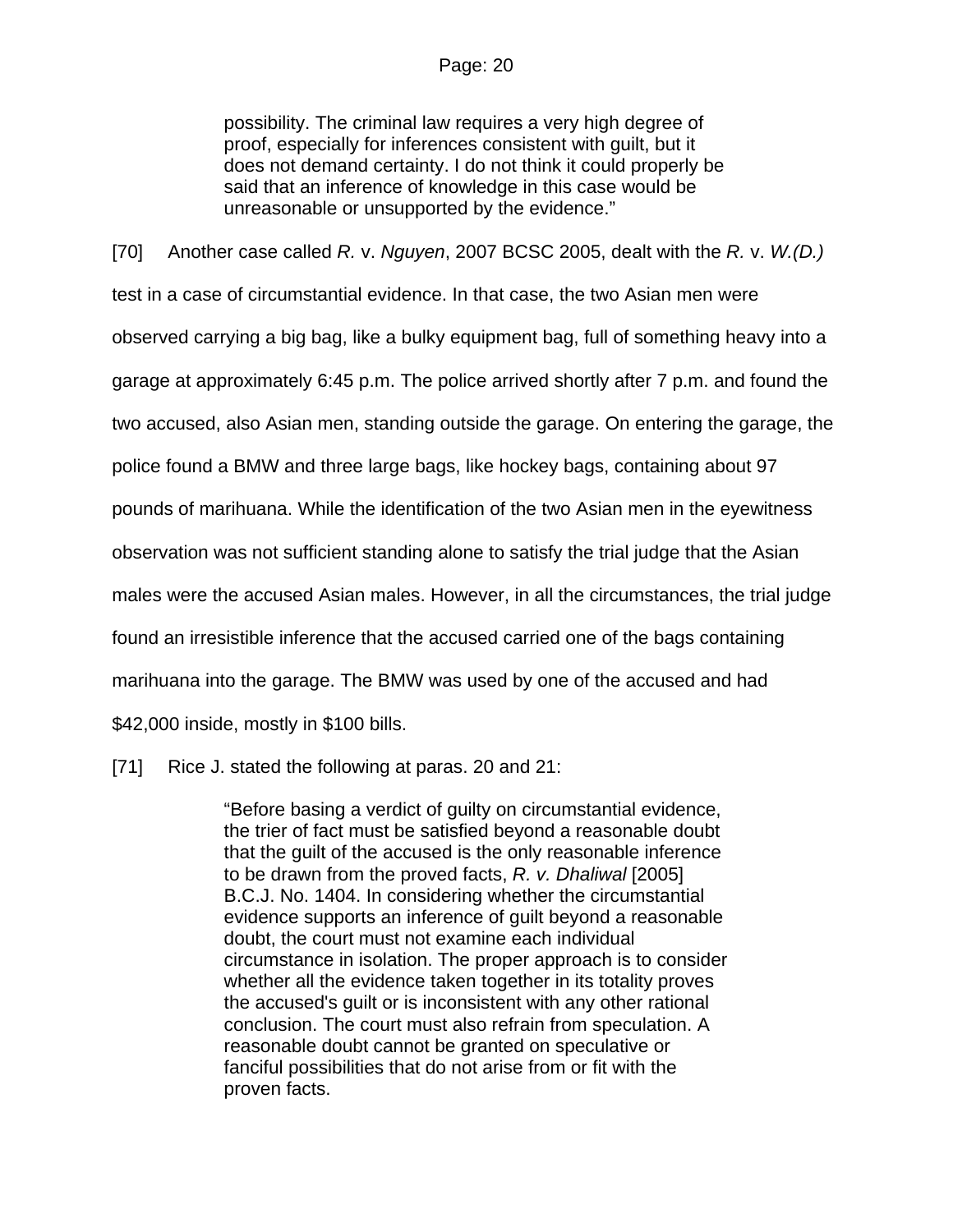In order to prove possession, it is not necessary to prove that there was manual handling. The court [sic] must prove that the accused knew of the presence of the drugs and that there was some control over them. Counsel for the accused submitted that for several reasons a reasonable doubt arises as to whether the accused were the persons who placed the marihuana in the garage, or if they did, whether they knew it contained marihuana. Hung Nguyen testified that neither he nor his brother nor anyone else whom he knew at the time placed any of the bags containing the marihuana in the garage. His purpose and his brother's purpose for entering on the property was to help a friend move furniture."

[72] The conviction was sustained in the Court of Appeal cited as *R.* v. *Nguyen*, 2009 BCCA 209.

## **ANALYSIS**

[73] Let me first deal with the defence submission that the frailties of eyewitness identification should raise a reasonable doubt. I do not find any evidence that the identification of Mr. Guan by Cpl. Walker had any frailty in fact.

[74] Considering the facts in this case, I conclude that Mr. Guan had knowledge of drug trafficking from his participation in a drug transaction on September 29, 2009, which itself was confirmed by Cpl. Walker receiving two calls on Mr. Guan's cell phone that led to the same buyer at the same location wishing to purchase cocaine. As I have rejected Mr. Guan's evidence entirely, I do not believe that he is incapable of understanding the rudimentary English that is required for what was essentially a request for three spit balls of cocaine at Macdonald's.

[75] Based upon his observations on September 29, 2009, and subsequent motor vehicle search, Cpl. Walker had good reason to follow Mr. Guan on the morning of September 30 to investigate whether there would be another drug transaction. He confirmed his identification of Mr. Guan by driving up beside him, looking directly at him.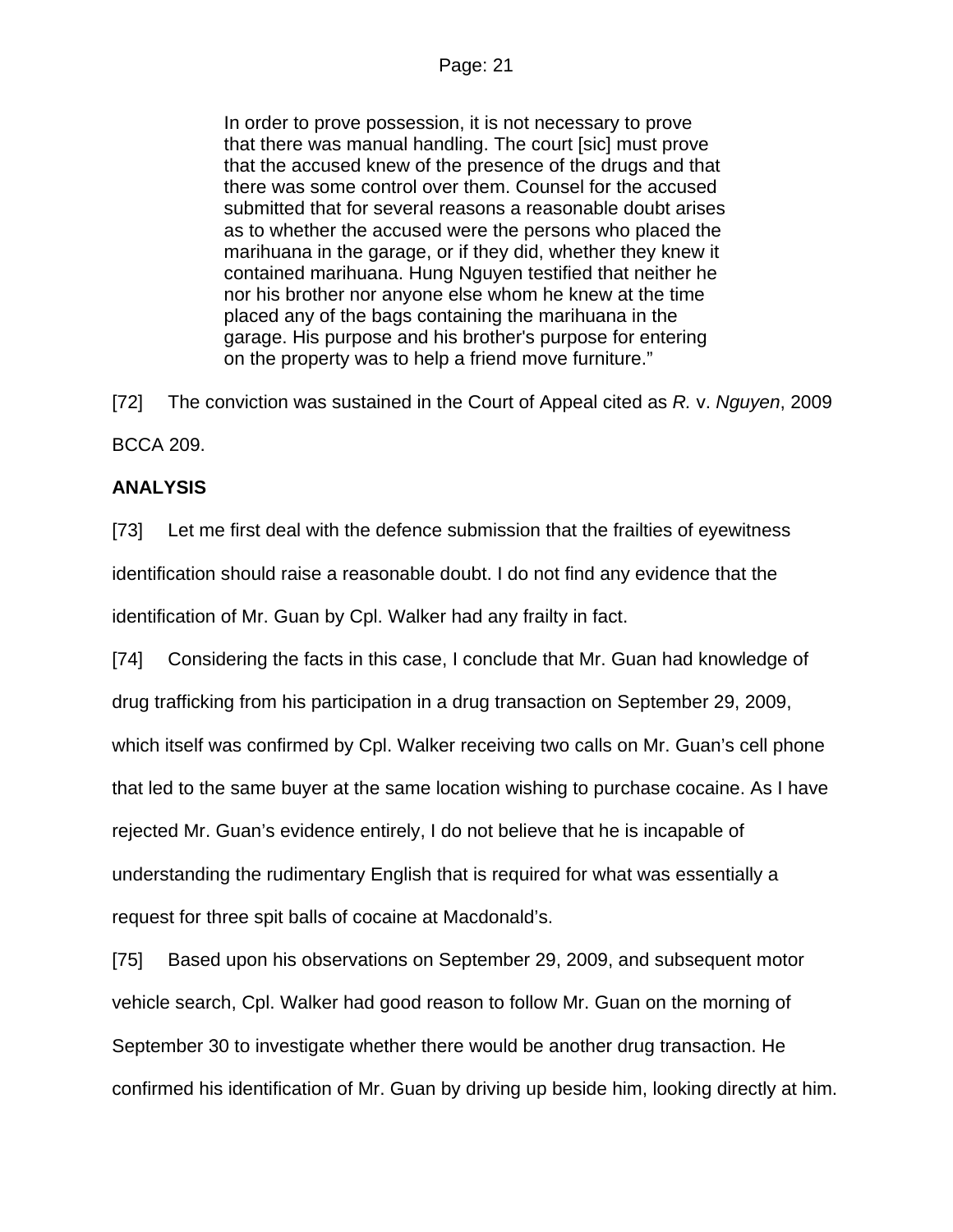When Mr. Guan turned right on Chilkoot Way without stopping, Cpl. Walker activated his siren and flashers. Mr. Guan did not stop but continued to the intersection of 4<sup>th</sup> Avenue, where he went through a red light without stopping and continued up Two Mile Hill until he was forced to stop. I infer from these facts that Mr. Guan knew that he was in possession of cocaine and made efforts to dispose of it. While Cpl. Walker did not actually see the baggie thrown out of Mr. Guan's vehicle, I infer that his refusal to stop and fumbling was Mr. Guan's attempt to get rid of the drug before he was pulled over. As I do not believe the evidence of Mr. Guan, the question is whether there is any other rational conclusion but that Mr. Guan was in possession of the eleven grams of cocaine for the purpose of trafficking. While it may be argued that there is another rational conclusion based on the possibility that someone else may have put the drugs on the road where the officer found the baggie, there is no evidence to support that conclusion. The evidence of the apparent drug transaction the evening before outside Macdonald's, the confirmation that it was a drug transaction from the cell phone calls and Cpl. Walker's attendance to identify the same purchaser, the attempt to evade the police, the fumbling of Mr. Guan in his car and the location of the baggie of cocaine individually wrapped on the roadway leading from Two Mille Hill, all support the inference that Mr. Guan had the knowledge and control of the cocaine. In my view, despite Mr. Guan's attempt to temporarily dispossess himself of the cocaine, he still had the cocaine albeit in a public place for his benefit. I therefore find him guilty of possession of cocaine for the purpose of trafficking.

#### **Failing to Stop a Motor Vehicle**

[76] Section 249.1(1) of the *Criminal Code* reads as follows: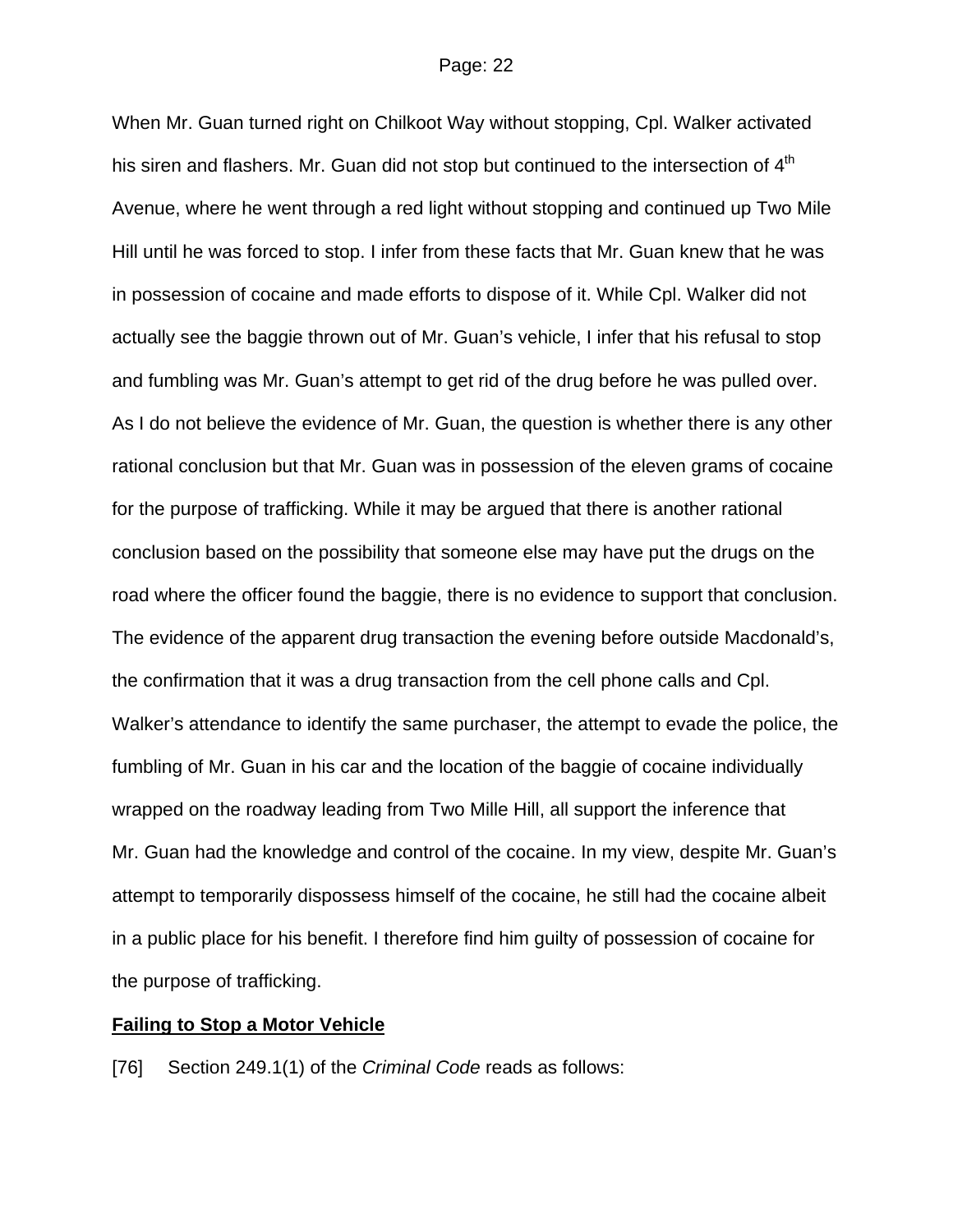"Every one commits an offence who, operating a motor vehicle while being pursued by a peace officer operating a motor vehicle, fails, without reasonable excuse and in order to evade the peace officer, to stop the vehicle as soon as is reasonable in the circumstances."

[77] There are three elements to the offence: operating a motor vehicle and being pursued by a peace officer in a motor vehicle; failing to stop his motor vehicle as soon as reasonable in the circumstances and without reasonable excuse; and the intent to evade the peace officer.

[78] There is no dispute that Mr. Guan was being pursued by a peace officer in a marked police car that he had an opportunity to see before the pursuit began. I have rejected Mr. Guan's excuse that he was following the practice that he employed in China and find that he had no reasonable excuse to fail to stop. I do not accept his evidence that the road was too narrow.

[79] I also do not accept his evidence that he did not know that he was being pursued. The officer was directly behind him during the pursuit and pulled up beside him once and finally forced him to stop at the side of the road.

[80] Mr. Guan's counsel submits that his driving does not constitute an intent to evade. I agree with that submission in the sense that Mr. Guan was not racing or speeding in a classic attempt to completely escape from the police officer by outrunning him. But I do find that he was evading the police officer in pursuit, until he had an opportunity to dispose of his baggie of cocaine. Mr. Guan went through a stop sign without stopping which caused the pursuit and then went to the next intersection where he failed to stop at a red light. The pursuit continued past the next roadway to the Canadian Tire store before Mr. Guan was forced to stop by the police officer pulling his police car in front of Mr. Guan's vehicle. At no time did Mr. Guan come to a stop, which